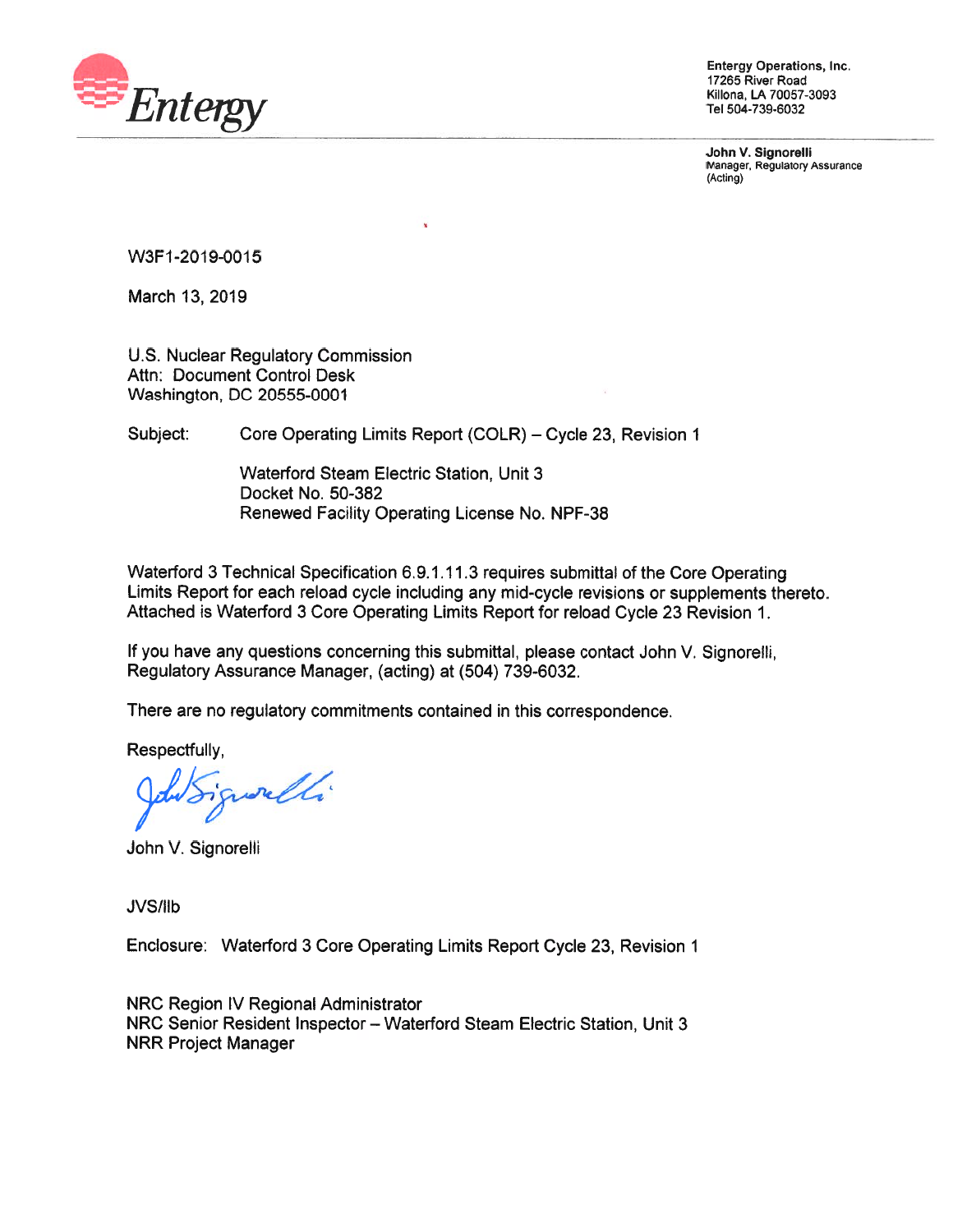Enclosure to

W3F1-2019-0015

Waterford 3 Core Operating Limits Report Cycle 23 Revision 1

(Enclosure contains 40 pages)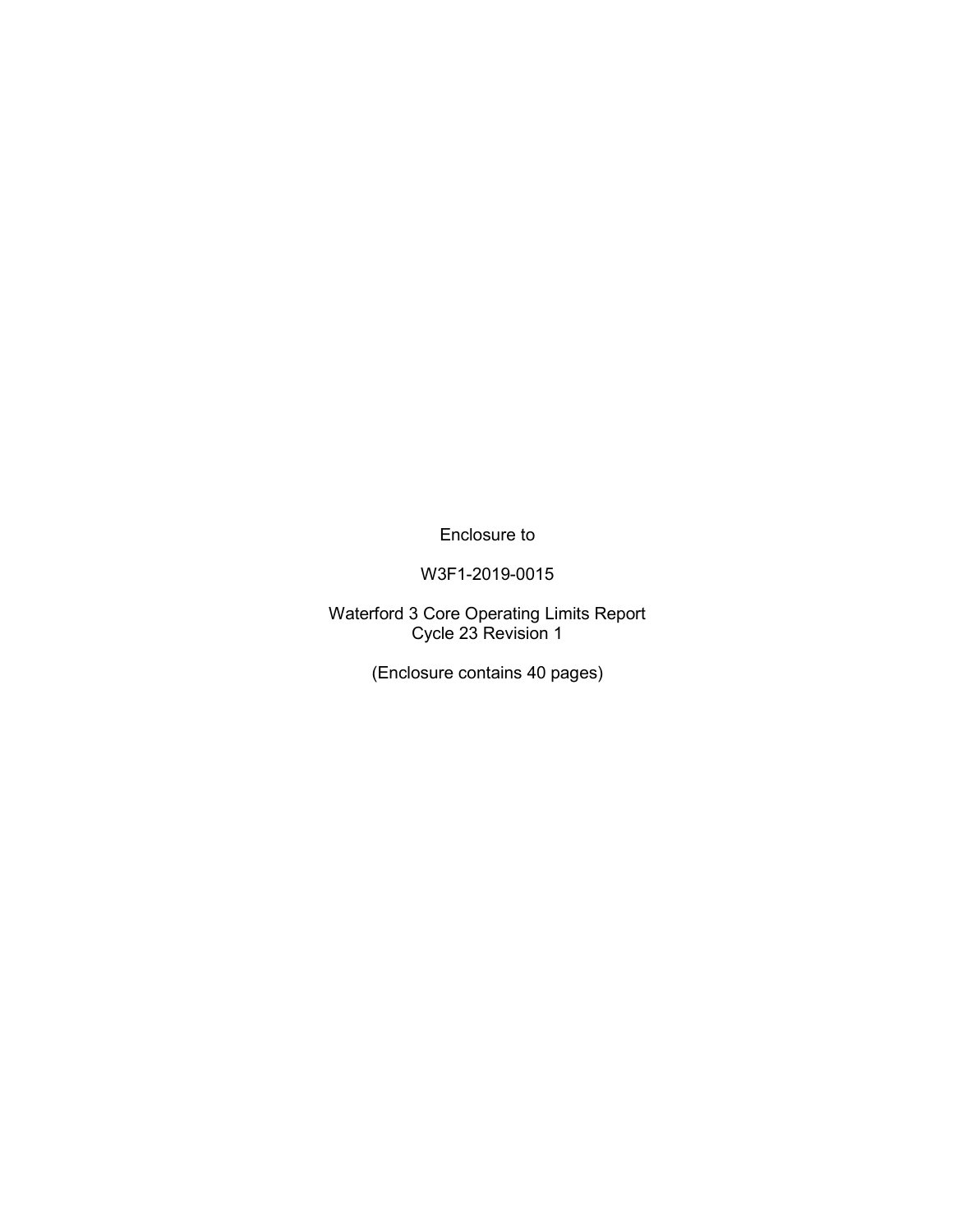# **ENTERGY OPERATIONS**

# **WATERFORD 3**

## **CORE OPERATING LIMITS REPORT**

**FOR CYCLE 23** 

**REVISION 1**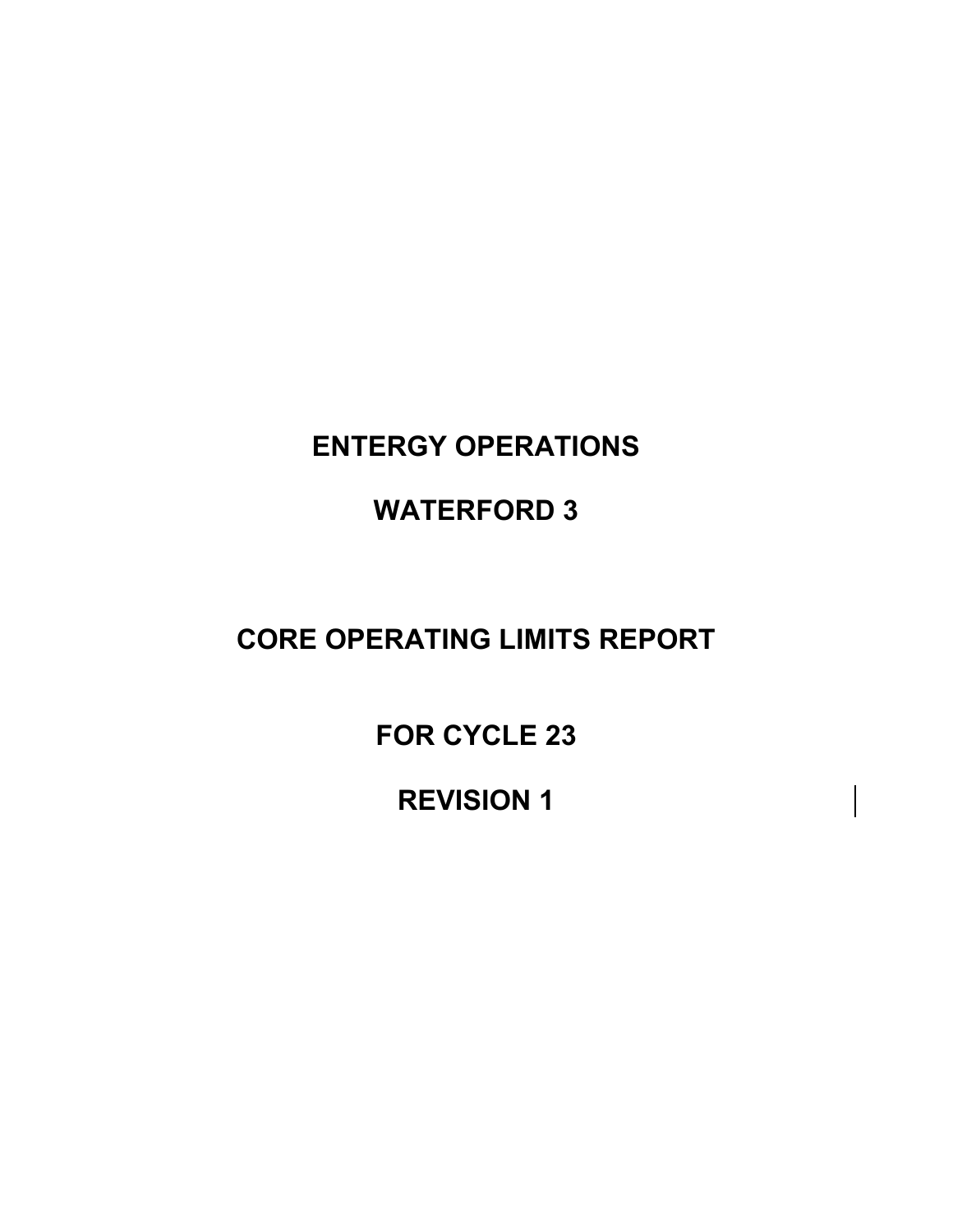#### **WATERFORD 3**

#### **CORE OPERATING LIMITS REPORT CYCLE 23, REVISION 1**

|              | <b>INDEX</b>                                | <b>PAGE</b>   |
|--------------|---------------------------------------------|---------------|
| $\mathbf{L}$ | <b>INTRODUCTION</b>                         | 5             |
| II.          | AFFECTED TECHNICAL SPECIFICATIONS           | 6             |
| 3.1.1.1      | Shutdown Margin - Any CEA Withdrawn         | COLR 3/4 1-1  |
| 3.1.1.2      | Shutdown Margin - All CEAs Fully Inserted   | COLR 3/4 1-3  |
| 3.1.1.3      | Moderator Temperature Coefficient           | COLR 3/4 1-4  |
| 3.1.2.9      | <b>Boron Dilution</b>                       | COLR 3/4 1-15 |
| 3.1.3.1      | Movable Control Assemblies - CEA Position   | COLR 3/4 1-18 |
| 3.1.3.6      | Regulating and Group P CEA Insertion Limits | COLR 3/4 1-25 |
| 3.2.1        | <b>Linear Heat Rate</b>                     | COLR 3/4 2-1  |
| 3.2.3        | Azimuthal Power Tilt - T <sub>a</sub>       | COLR 3/4 2-4  |
| 3.2.4        | <b>DNBR Margin</b>                          | COLR 3/4 2-6  |
| 3.2.7        | Axial Shape Index                           | COLR 3/4 2-12 |
| 3.9.1        | <b>Boron Concentration</b>                  | COLR 3/4 9-1  |
|              |                                             |               |

#### III. METHODOLOGIES 38

| LIST OF EFFECTIVE PAGES |                                                                                                     |  |  |
|-------------------------|-----------------------------------------------------------------------------------------------------|--|--|
| I Revision 1            | Pages 1-6, COLR 3/4 1-1, 1-3, 1-4, 1-15, 1-18, 1-25,<br>2-1, 2-4, 2-6, 2-12, 9-1, and Pages 38 - 40 |  |  |

 $\begin{array}{c} \hline \end{array}$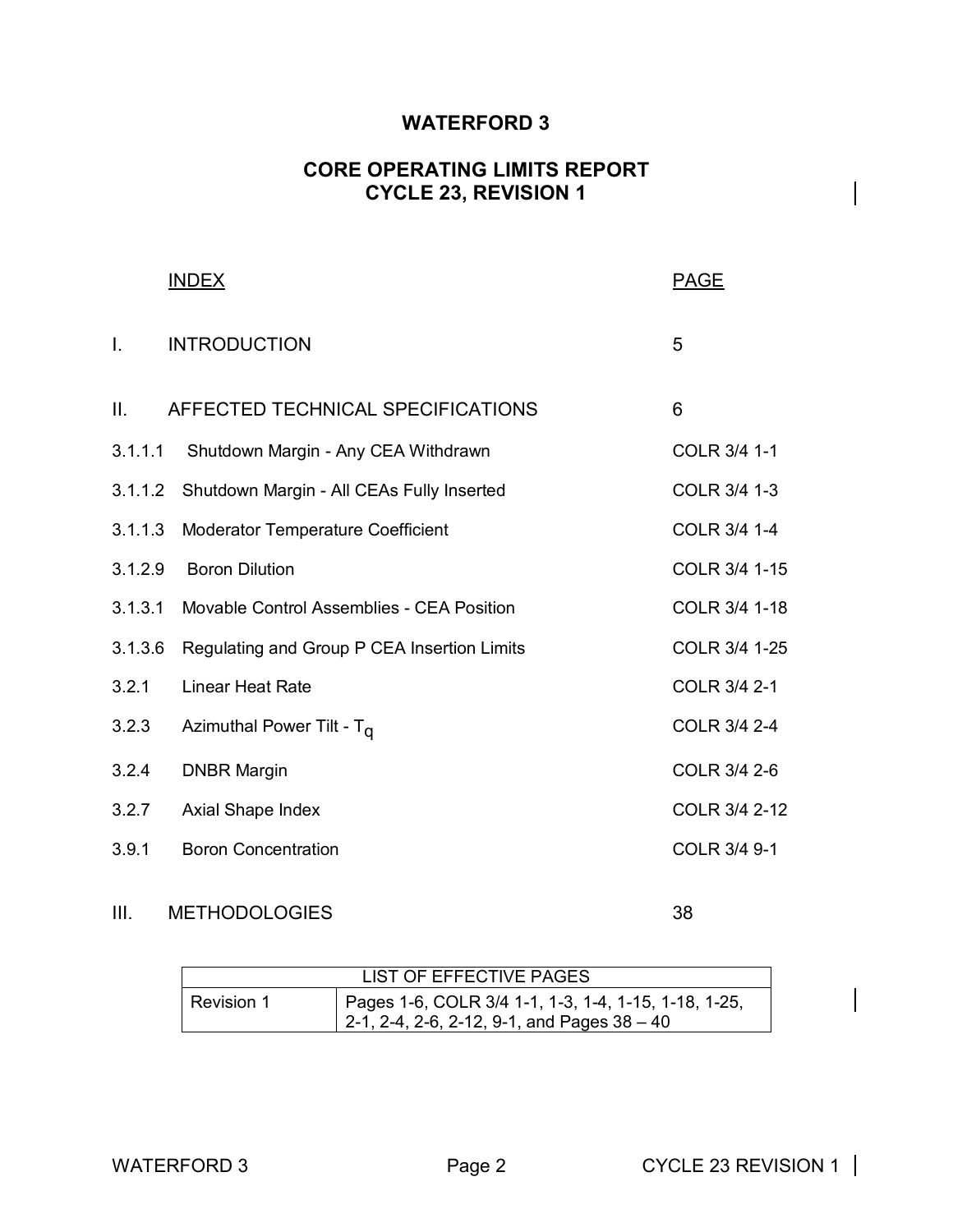| <b>LIST OF FIGURES</b> |                                                                             | <b>PAGE</b>           |
|------------------------|-----------------------------------------------------------------------------|-----------------------|
| <b>COLR Figure 1</b>   | Shutdown Margin Versus Cold Leg Temperature                                 | COLR 3/4 1-3A         |
| <b>COLR Figure 2</b>   | Moderator Temperature Coefficient Versus % of<br><b>Rated Thermal Power</b> | <b>COLR 3/4 1-4A</b>  |
| COLR Figure 3          | Required Power Reduction After Single CEA<br>Deviation                      | <b>COLR 3/4 1-18A</b> |
| COLR Figure 4          | Regulating CEA Group Insertion Limits Versus<br><b>Thermal Power</b>        | COLR 3/4 1-25A        |
| COLR Figure 5          | <b>Group P CEA Group Insertion Limits Versus</b><br><b>Thermal Power</b>    | COLR 3/4 1-25B        |
| COLR Figure 6          | <b>Not Used</b>                                                             | <b>COLR 3/4 2-1A</b>  |
| COLR Figure 7          | <b>Not Used</b>                                                             | <b>COLR 3/4 2-1B</b>  |
| COLR Figure 8          | Allowable DNBR with Any CEAC Operable<br>(COLSS Out of Service)             | <b>COLR 3/4 2-6A</b>  |
| <b>COLR Figure 8A</b>  | Subset of Allowable DNBR with Any CEAC Operable<br>(COLSS Out of Service)   | <b>COLR 3/4 2-6B</b>  |
| COLR Figure 8.1        | <b>Not Used</b>                                                             | <b>COLR 3/4 2-6C</b>  |
| COLR Figure 8.1A       | <b>Not Used</b>                                                             | <b>COLR 3/4 2-6D</b>  |
| COLR Figure 9          | Allowable DNBR with No CEAC(s) Operable<br>(COLSS Out of Service)           | <b>COLR 3/4 2-6E</b>  |
| COLR Figure 9A         | Subset of Allowable DNBR with No CEAC(s) Operable<br>(COLSS Out of Service) | <b>COLR 3/4 2-6F</b>  |
| COLR Figure 9.1        | <b>Not Used</b>                                                             | <b>COLR 3/4 2-6G</b>  |
| COLR Figure 9.1A       | <b>Not Used</b>                                                             | <b>COLR 3/4 2-6H</b>  |

| LIST OF EFFECTIVE FIGURE PAGES                                     |
|--------------------------------------------------------------------|
| Revision 1   COLR 3/4 1-3A, 1-4A, 1-18A, 1-25A, 1-25B, 2-1A, 2-1B, |
| 2-6A, 2-6B, 2-6C, 2-6D, 2-6E, 2-6F, 2-6G, 2-6H                     |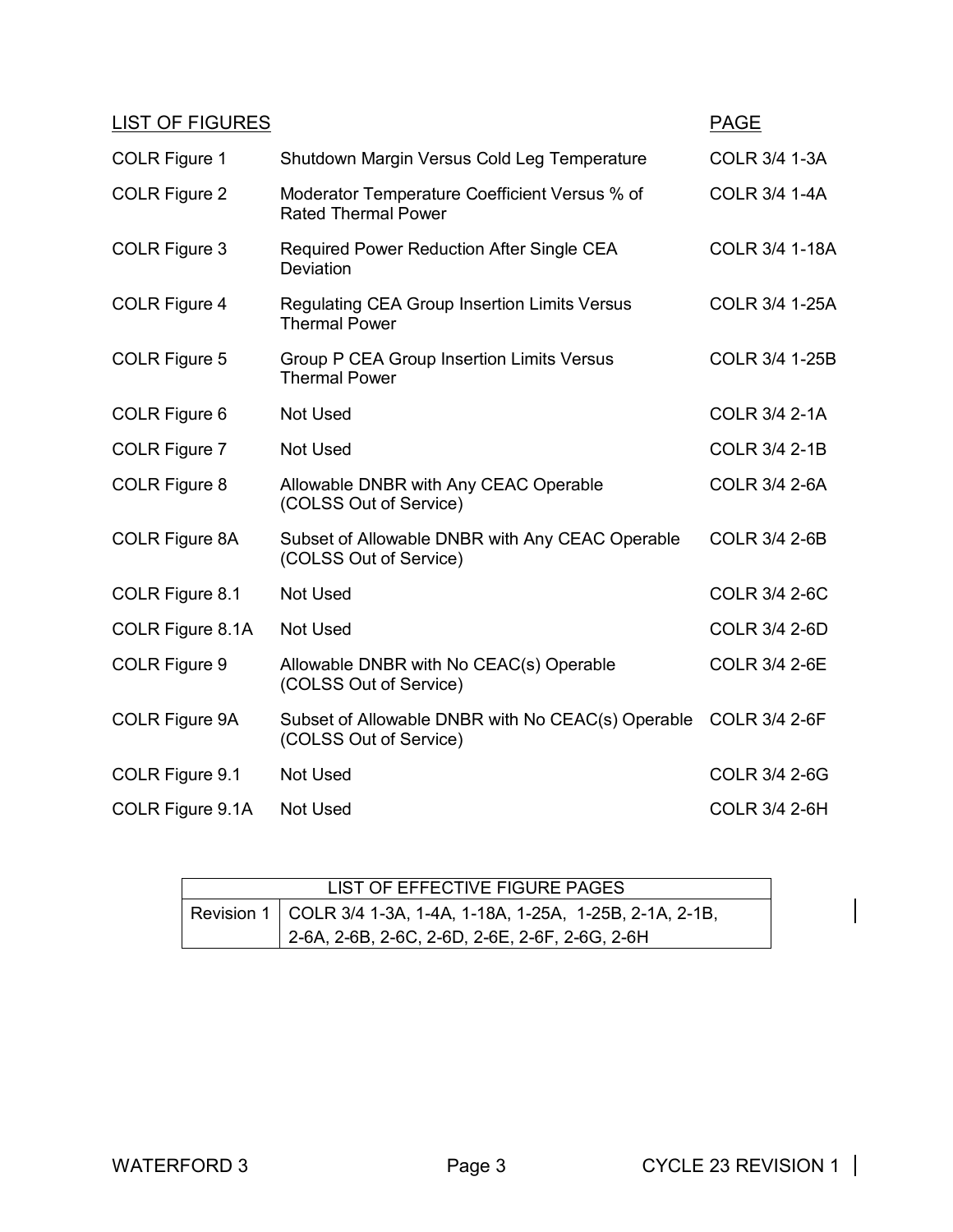| <b>LIST OF TABLES</b>                                                                                                                                                                                                                         | <b>PAGE</b>    |
|-----------------------------------------------------------------------------------------------------------------------------------------------------------------------------------------------------------------------------------------------|----------------|
| <b>COLR Table 1 Required Monitoring Frequencies for Backup</b><br>Boron Dilution Detection as a Function of Operating<br>Charging Pumps and Plant Operational Modes for<br>K <sub>eff</sub> Greater Than 0.98.                                | COLR 3/4 1-15A |
| <b>COLR Table 2 Required Monitoring Frequencies for Backup</b><br>Boron Dilution Detection as a Function of Operating<br>Charging Pumps and Plant Operational Modes for<br>K <sub>eff</sub> Greater Than 0.97 and Less Than or Equal to 0.98. | COLR 3/4 1-15B |
| <b>COLR Table 3 Required Monitoring Frequencies for Backup</b><br>Boron Dilution Detection as a Function of Operating<br>Charging Pumps and Plant Operational Modes for<br>K <sub>eff</sub> Greater Than 0.96 and Less Than or Equal to 0.97. | COLR 3/4 1-15C |
| <b>COLR Table 4 Required Monitoring Frequencies for Backup</b><br>Boron Dilution Detection as a Function of Operating<br>Charging Pumps and Plant Operational Modes for<br>K <sub>eff</sub> Greater Than 0.95 and Less Than or Equal to 0.96. | COLR 3/4 1-15D |
| <b>COLR Table 5 Required Monitoring Frequencies for Backup</b><br>Boron Dilution Detection as a Function of Operating<br>Charging Pumps and Plant Operational Modes for<br>K <sub>eff</sub> Greater Than or Equal to 0.95.                    | COLR 3/4 1-15E |

| LIST OF EFFECTIVE TABLE PAGES                      |  |  |  |  |
|----------------------------------------------------|--|--|--|--|
| Revision 1   COLR 3/4 1-15A through COLR 3/4 1-15E |  |  |  |  |
|                                                    |  |  |  |  |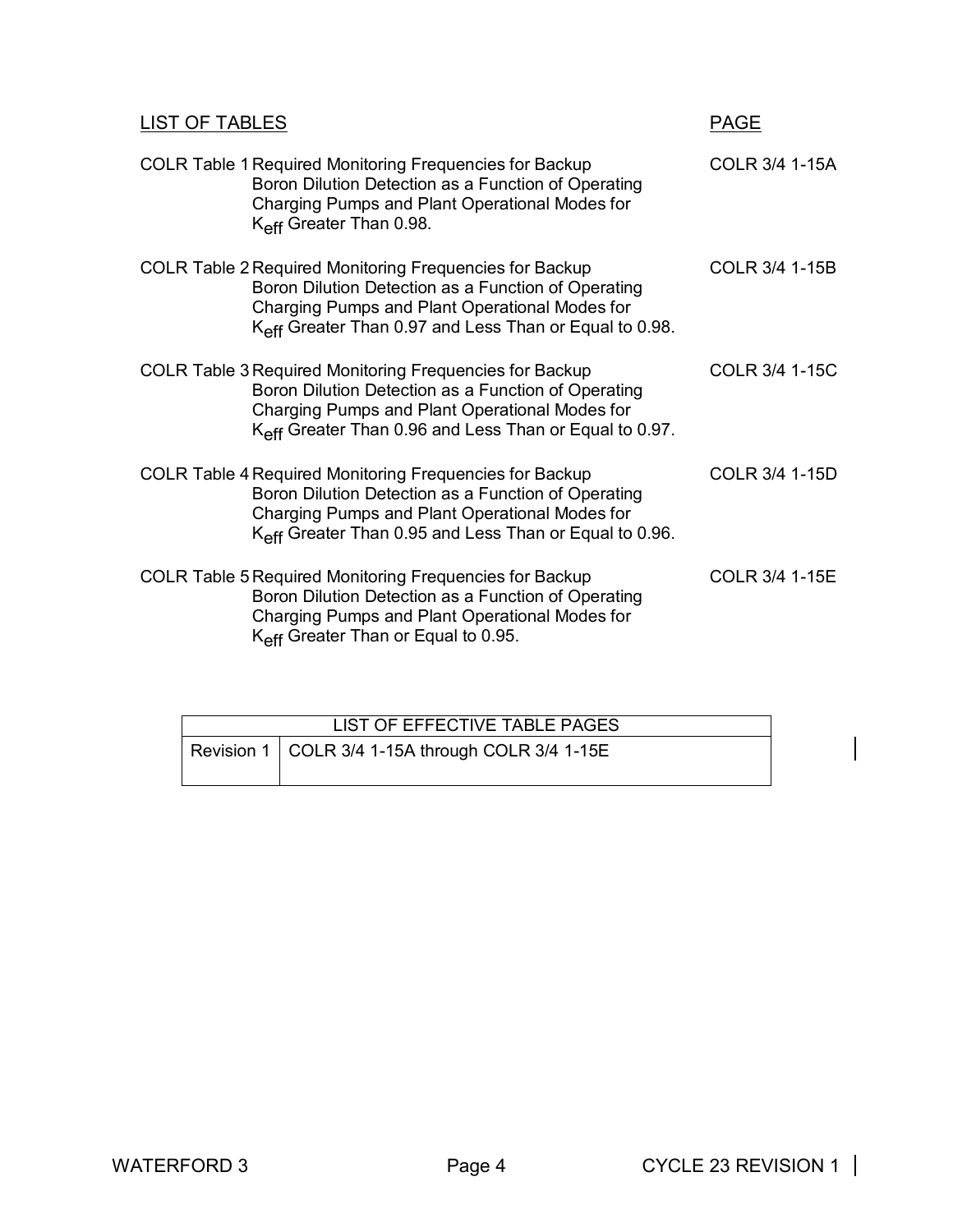#### **WATERFORD 3**

#### **CORE OPERATING LIMITS REPORT CYCLE 23, REVISION 1**

#### **I. INTRODUCTION**

This CORE OPERATING LIMITS REPORT (COLR) has been prepared in accordance with the requirements of Waterford 3 Technical Specification 6.9.1.11 for Waterford 3 Cycle 23. The core operating limits have been developed using the NRC approved methodologies specified in Section III. This is Revision 1 of the Cycle 23 COLR.

The major changes between the Cycle 23, Revision 1, COLR and the Cycle 23, Revision 0, COLR are listed below:

The requirements for Modes 1, 2, 3, and 4 were added. There were no changes to any Mode 1-6 limits from the latest revision of the Cycle 22 COLR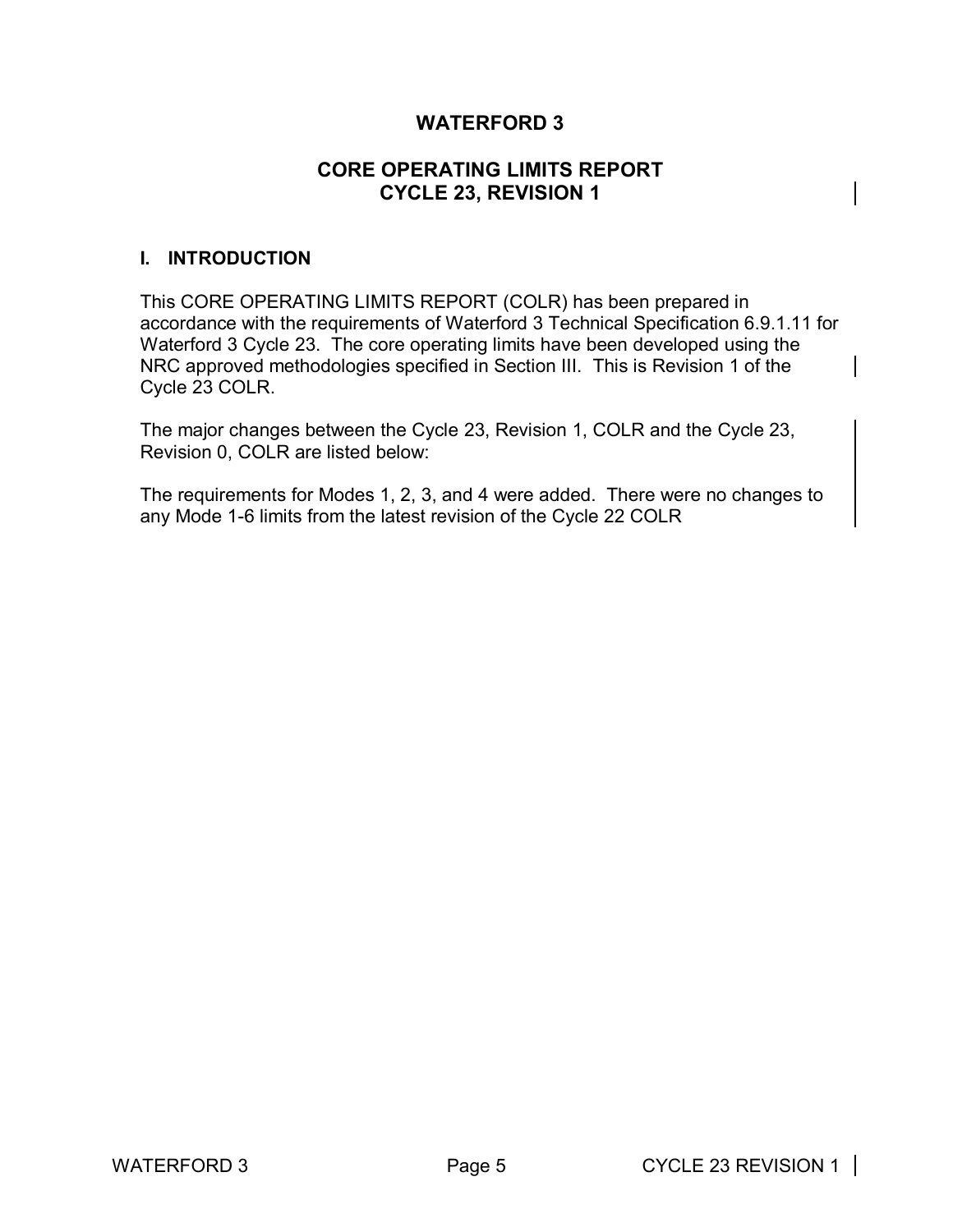# **II. AFFECTED TECHNICAL SPECIFICATIONS**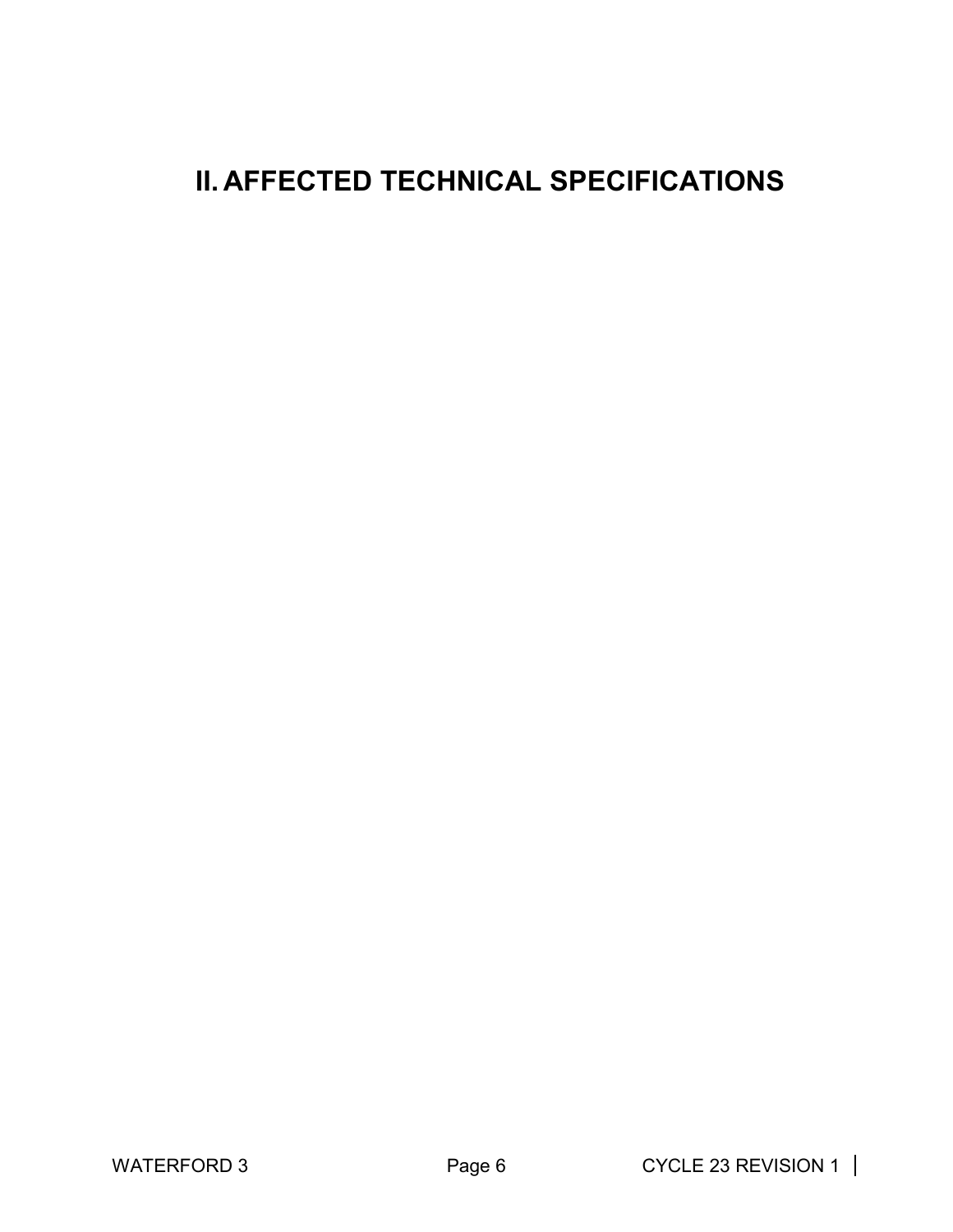#### **CORE OPERATING LIMITS REPORT**

#### **SHUTDOWN MARGIN - ANY CEA WITHDRAWN**

3.1.1.1 The SHUTDOWN MARGIN shall be greater than or equal to 5.15%  $\Delta$ k/k when T<sub>avg</sub> is greater than 200 °F or 2.0% ∆k/k when T<sub>avg</sub> is less than or equal to  $200^\circ$ F.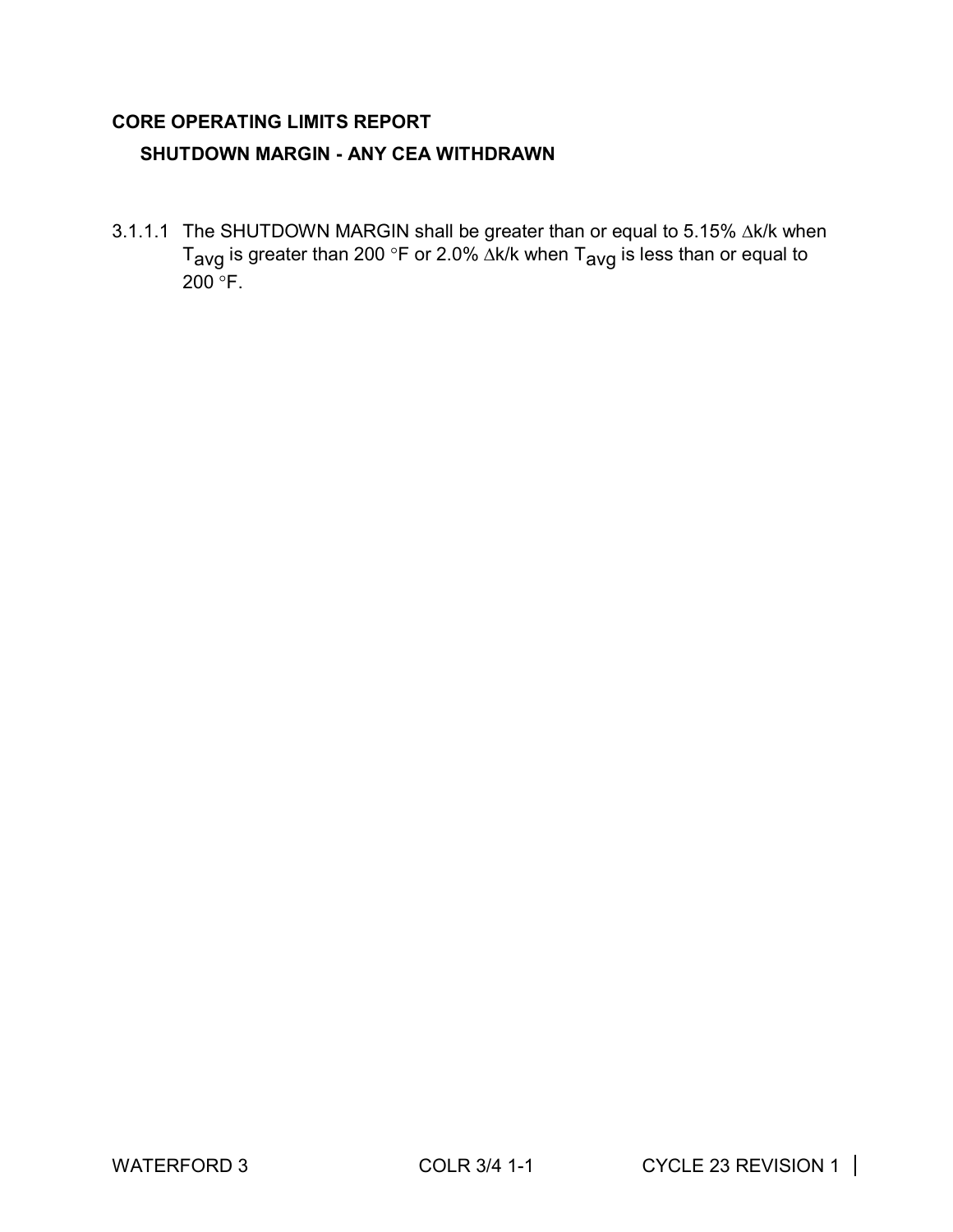### **CORE OPERATING LIMITS REPORT SHUTDOWN MARGIN - ALL CEAs FULLY INSERTED**

3.1.1.2 The SHUTDOWN MARGIN shall be maintained within the region of acceptable operation of COLR Figure 1.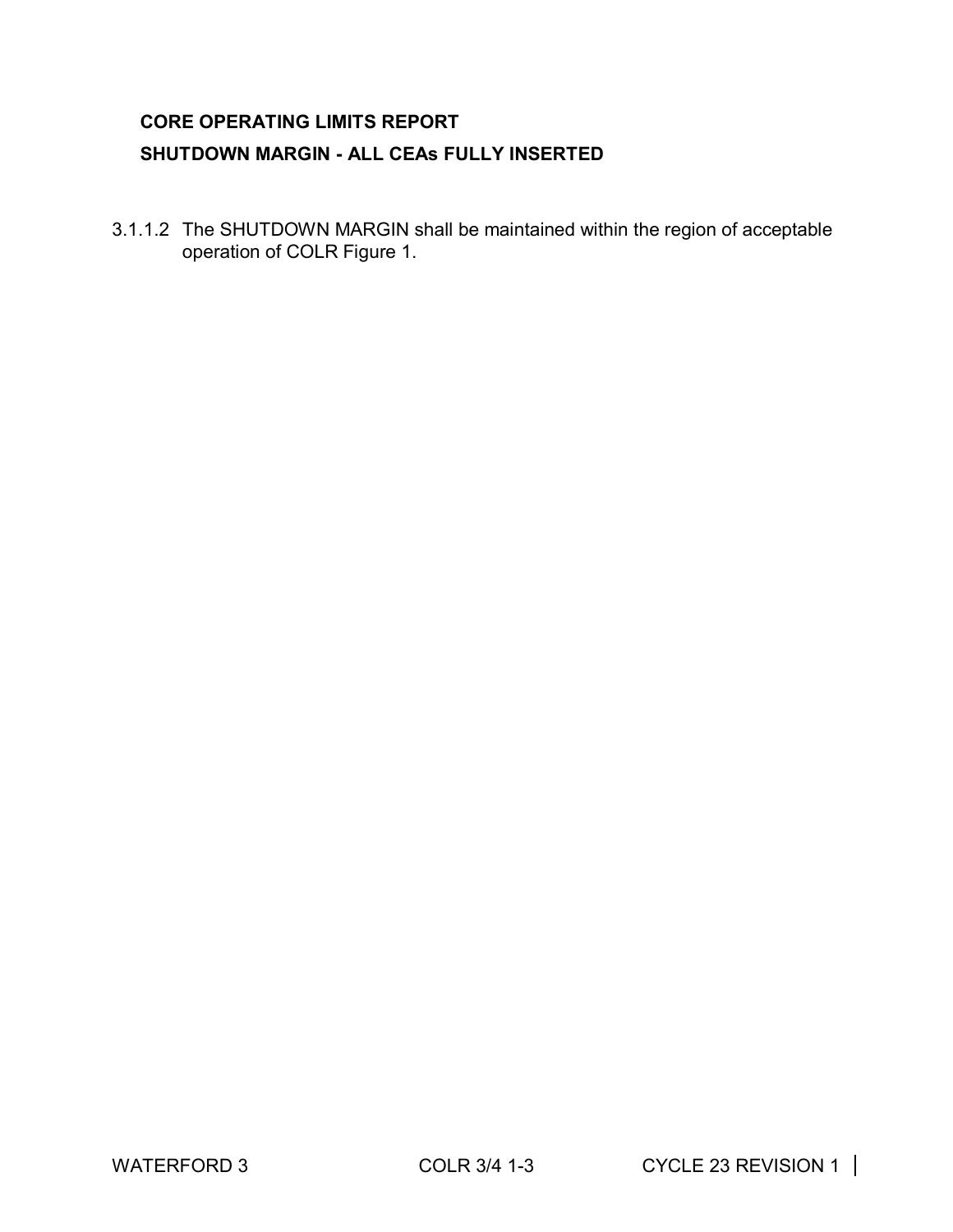

# **Shutdown Margin Versus Cold Leg Temperature**

**COLR Figure 1**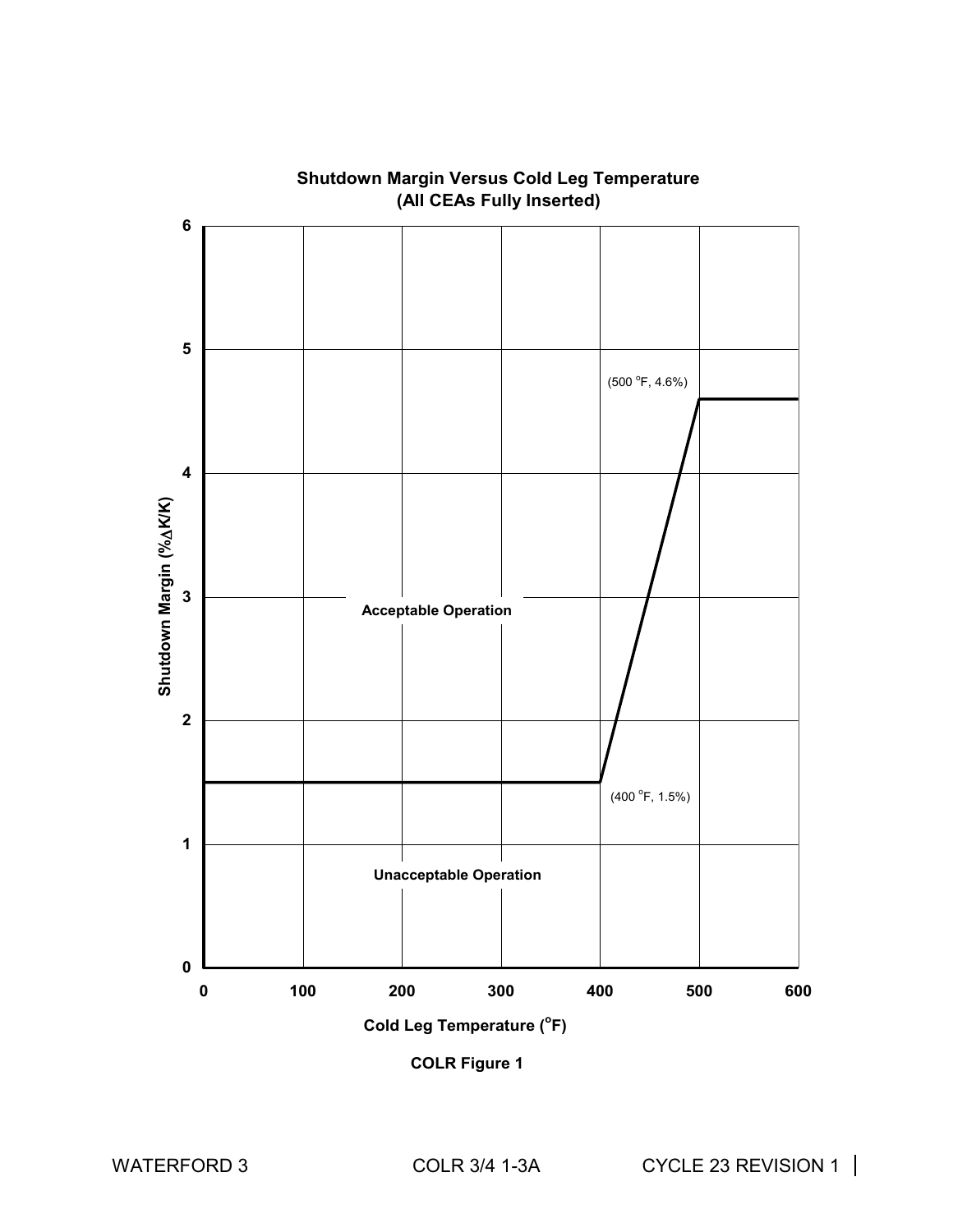### **CORE OPERATING LIMITS REPORT MODERATOR TEMPERATURE COEFFICIENT**

3.1.1.3 The Moderator Temperature Coefficient (MTC) shall be maintained within the region of acceptable operation of COLR Figure 2.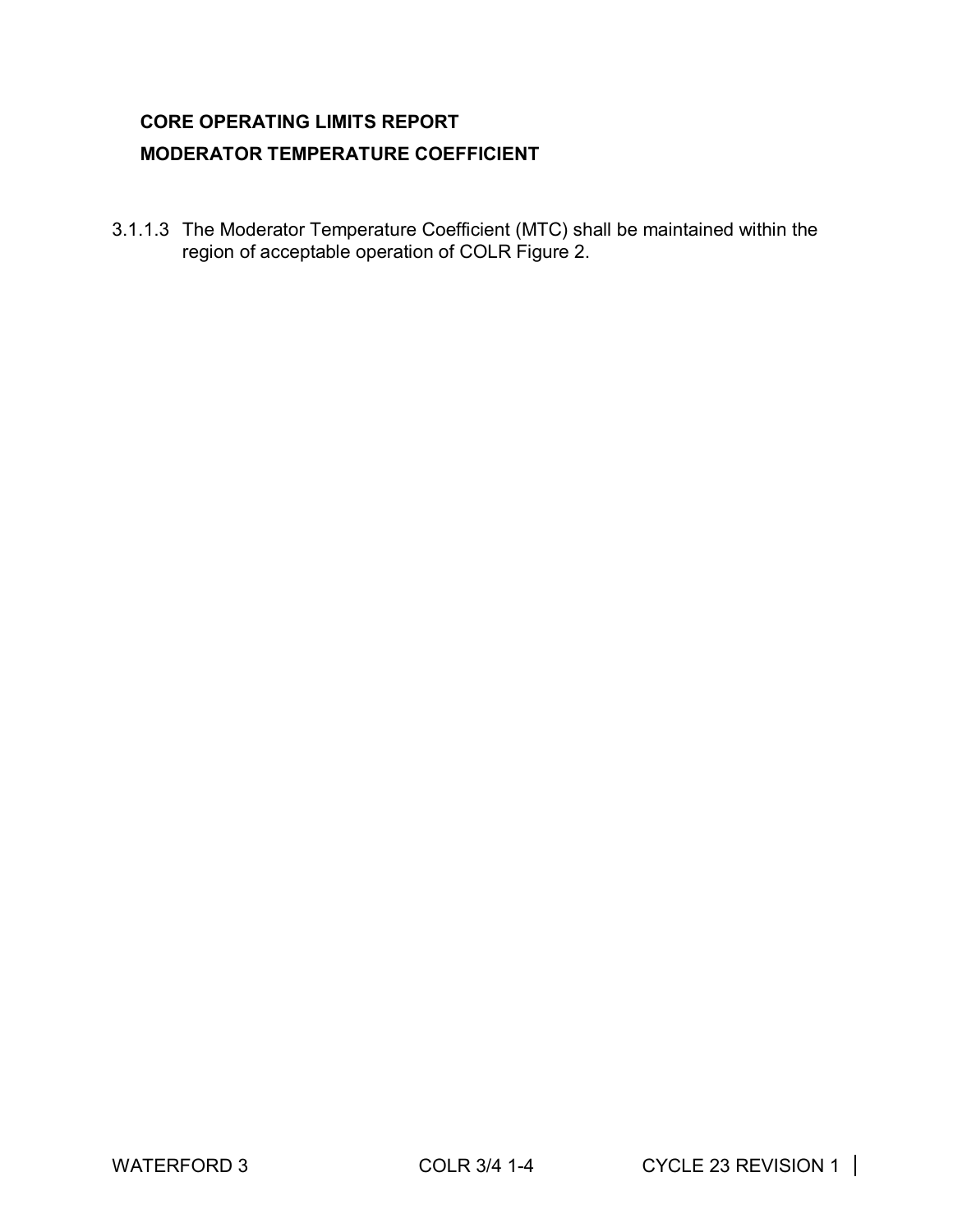

#### **Moderator Temperature Coefficient Versus % of Rated Thermal Power**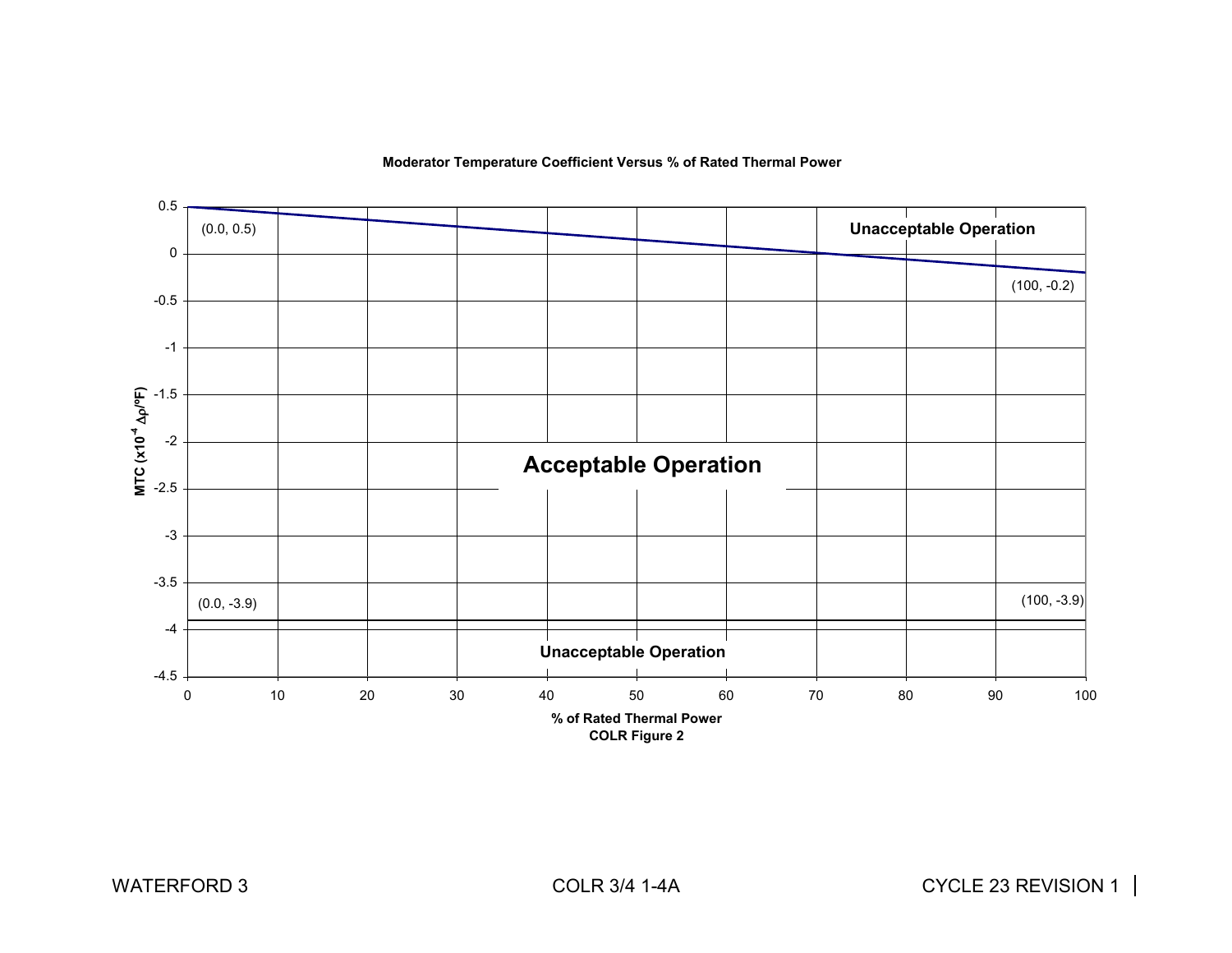### **CORE OPERATING LIMITS REPORT BORON DILUTION**

3.1.2.9 See COLR Tables 1 through 5 for required RCS boron concentration monitoring frequencies and Charging Pump operation limits.

#### **SURVEILLANCE REQUIREMENTS**

Each required boron dilution alarm shall be adjusted to less than or equal to 1.75 times (1.75x) the existing neutron flux (cps) at the following frequencies:

- a. No sooner than one half hour after shutdown and no later than 1 hour after shutdown.
- b. At least once per one-half (1/2) hour if the reactor has been shut down  $\geq 0.5$  hour  $but < 2 hours$
- c. At least once per hour if the reactor has been shutdown  $\geq 2$  hours but < 10 hours.
- d. At least once per 5 hours if the reactor has been shut down  $\geq 10$  hours but < 25 hours.
- e. At least once per 24 hours if the reactor has been shut down  $\geq$  25 hours but < 21 days.
- f. At least once per 7 days, if the reactor has been shutdown ≥21 days.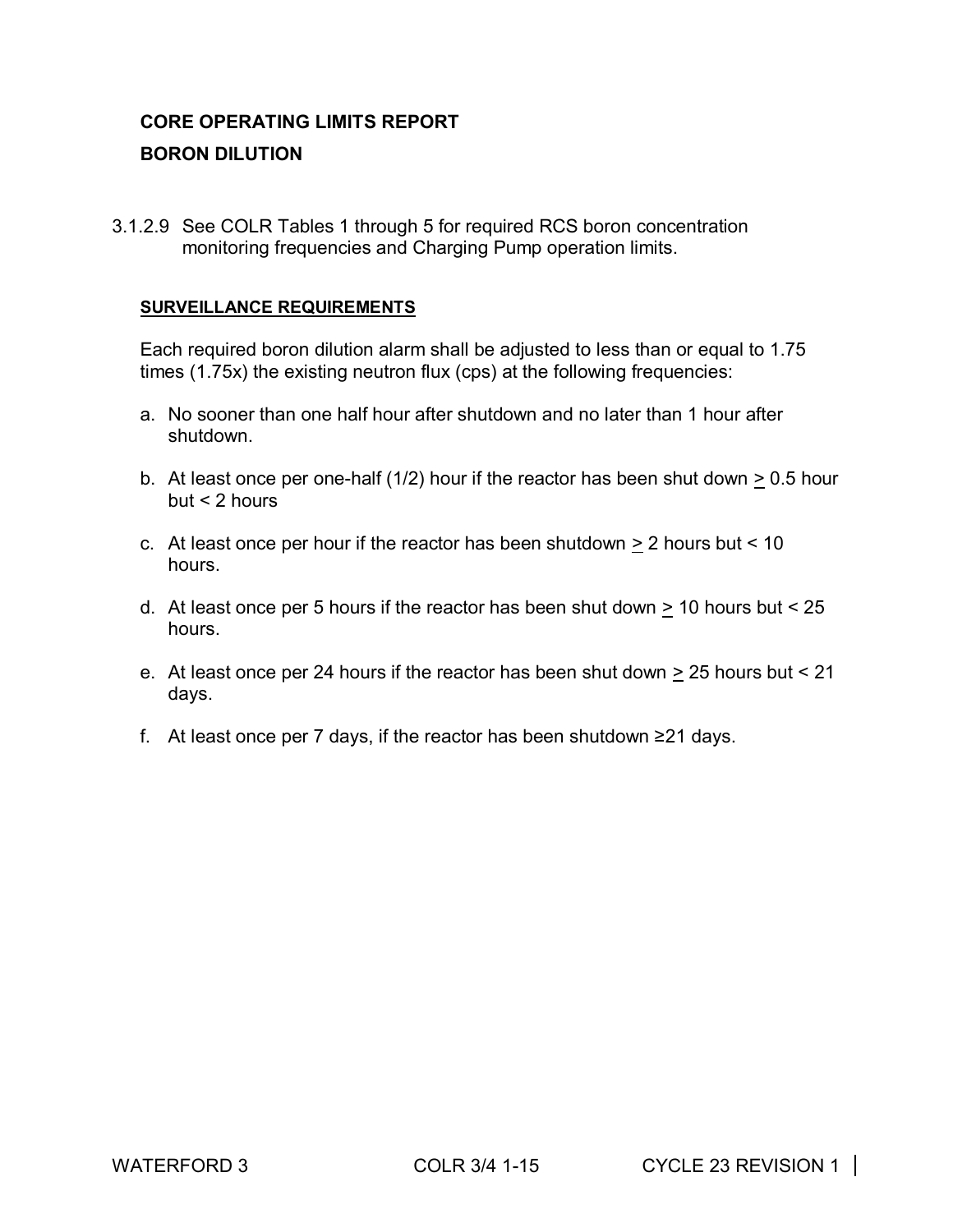#### REQUIRED MONITORING FREQUENCIES FOR BACKUP BORON DILUTION DETECTION AS A FUNCTION OF OPERATING CHARGING PUMPS AND PLANT OPERATIONAL MODES FOR Keff GREATER THAN 0.98

 $K_{\text{eff}} > 0.98$ 

| <b>OPERATIONAL</b><br><b>MODE</b> | 0        | Number of Operating Charging Pumps<br>2<br>3 |
|-----------------------------------|----------|----------------------------------------------|
| 3                                 | 12 hours | 0.75 hours  Operation not allowed *          |
|                                   | 12 hours | Operation not allowed                        |
| 5<br><b>RCS filled</b>            | 8 hours  | Operation not allowed **                     |
| 5<br>RCS partially drained        | 8 hours  | Operation not allowed                        |
| 6                                 |          | Operation not allowed                        |

\* Charging pump OPERABILITY for any period of time shall constitute OPERABILITY for the entire monitoring frequency.

\*\* Charging pumps shall be verified to be inoperable by removing power to the required number.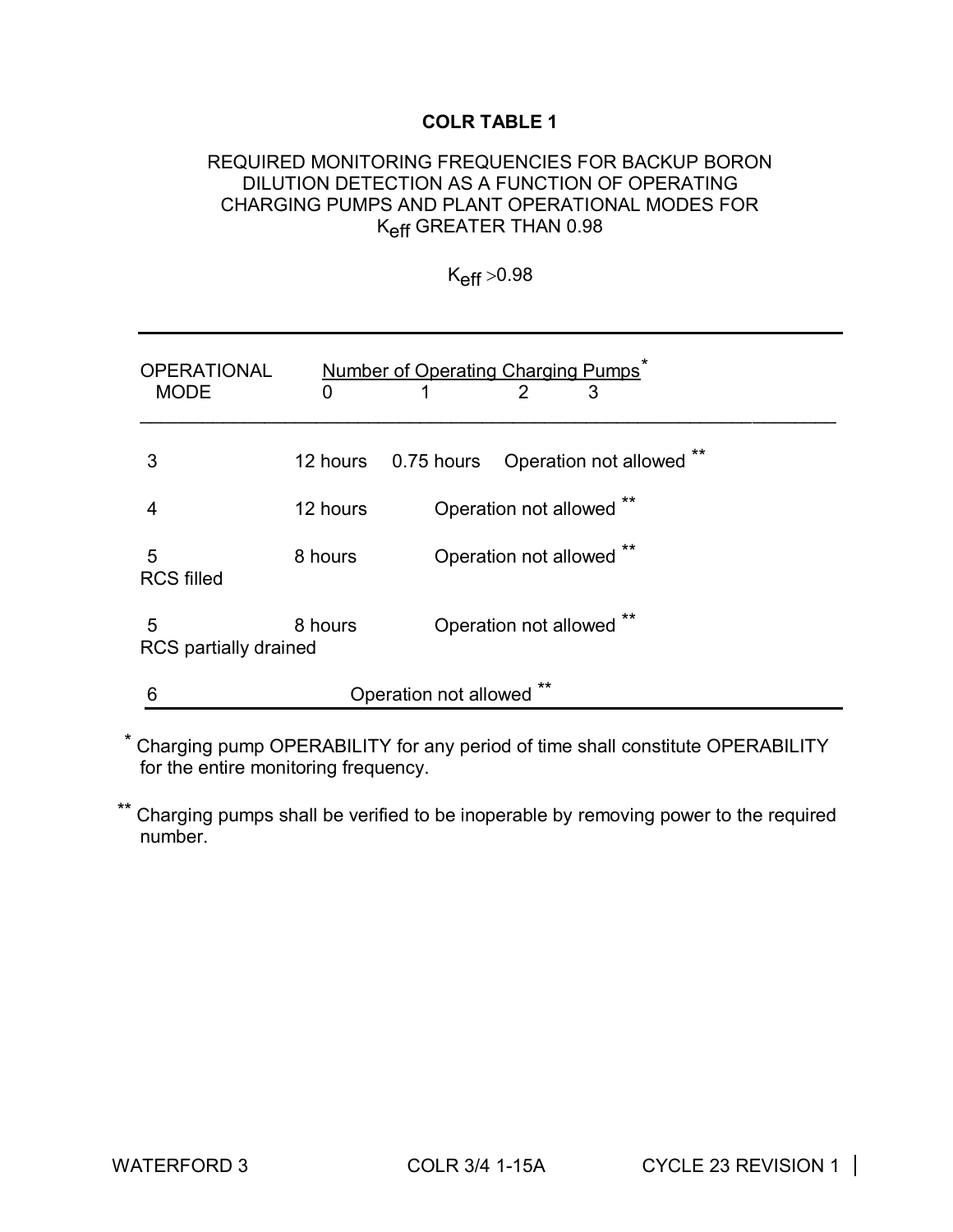#### REQUIRED MONITORING FREQUENCIES FOR BACKUP BORON DILUTION DETECTION AS A FUNCTION OF OPERATING CHARGING PUMPS AND PLANT OPERATIONAL MODES FOR Keff GREATER THAN 0.97 AND LESS THAN OR EQUAL TO 0.98

| OPERATIONAL Number of Operating Charging Pumps <sup>7</sup><br><b>MODE</b> | 0        |                         |                                     |                                    |
|----------------------------------------------------------------------------|----------|-------------------------|-------------------------------------|------------------------------------|
| 3                                                                          |          |                         | 12 hours 2.0 hours 0.5 hours        | Operation not allowed <sup>®</sup> |
|                                                                            | 12 hours |                         | 0.75 hours  Operation not allowed** |                                    |
| 5<br><b>RCS filled</b>                                                     | 8 hours  |                         | 0.75 hours  Operation not allowed** |                                    |
| 5<br>RCS partially drained                                                 | 8 hours  |                         | 0.5 hours Operation not allowed**   |                                    |
| 6                                                                          |          | Operation not allowed** |                                     |                                    |

 $0.98 \geq K_{\text{eff}} > 0.97$ 

\* Charging pump OPERABILITY for any period of time shall constitute OPERABILITY for the entire monitoring frequency.

Charging pumps shall be verified to be inoperable by removing power to the required number.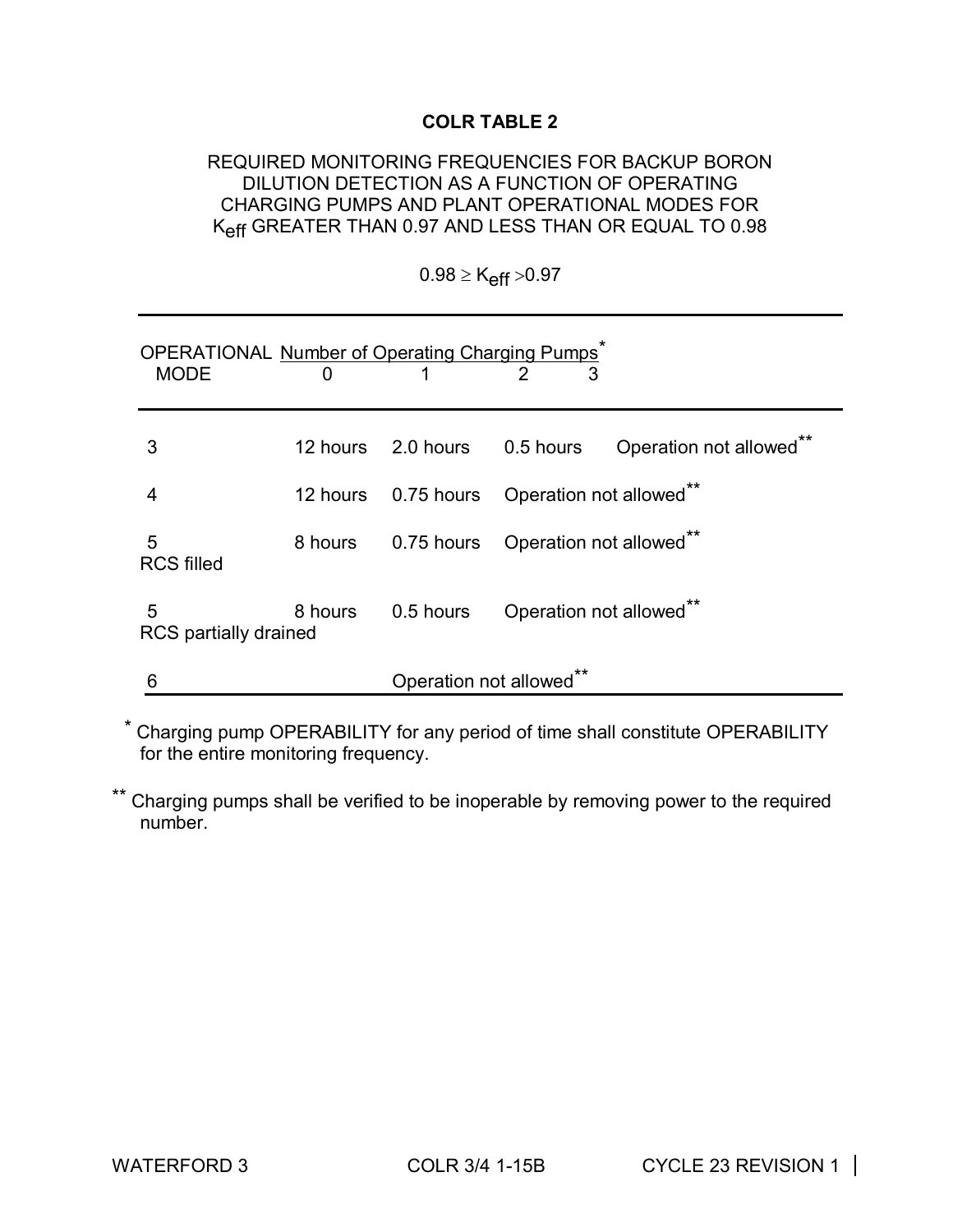#### REQUIRED MONITORING FREQUENCIES FOR BACKUP BORON DILUTION DETECTION AS A FUNCTION OF OPERATING CHARGING PUMPS AND PLANT OPERATIONAL MODES FOR Keff GREATER THAN 0.96 AND LESS THAN OR EQUAL TO 0.97

 $0.97 \geq K_{eff} > 0.96$ 

\_\_\_\_\_\_\_\_\_\_\_\_\_\_\_\_\_\_\_\_\_\_\_\_\_\_\_\_\_\_\_\_\_\_\_\_\_\_\_\_\_\_\_\_\_\_\_\_\_\_\_\_\_\_\_\_\_\_\_\_\_\_\_\_\_\_\_\_\_\_\_\_\_\_\_

| <b>OPERATIONAL</b>         |          | Number of Operating Charging Pumps <sup>7</sup> |                |                         |  |
|----------------------------|----------|-------------------------------------------------|----------------|-------------------------|--|
| <b>MODE</b>                | 0        | 1                                               | $\mathfrak{p}$ | 3                       |  |
| 3                          | 12 hours | 3.0 hours                                       | 1.25 hours     | 0.5 hours               |  |
| 4                          | 12 hours | 1.5 hours                                       |                | Operation not allowed** |  |
| 5<br><b>RCS filled</b>     | 8 hours  | 1.5 hours                                       |                | Operation not allowed** |  |
| 5<br>RCS partially drained | 8 hours  | 0.75 hours                                      |                | Operation not allowed** |  |
| 6                          |          | Operation not allowed**                         |                |                         |  |

\* Charging pump OPERABILITY for any period of time shall constitute OPERABILITY for the entire monitoring frequency.

\*\* Charging pumps shall be verified to be inoperable by removing power to the required number.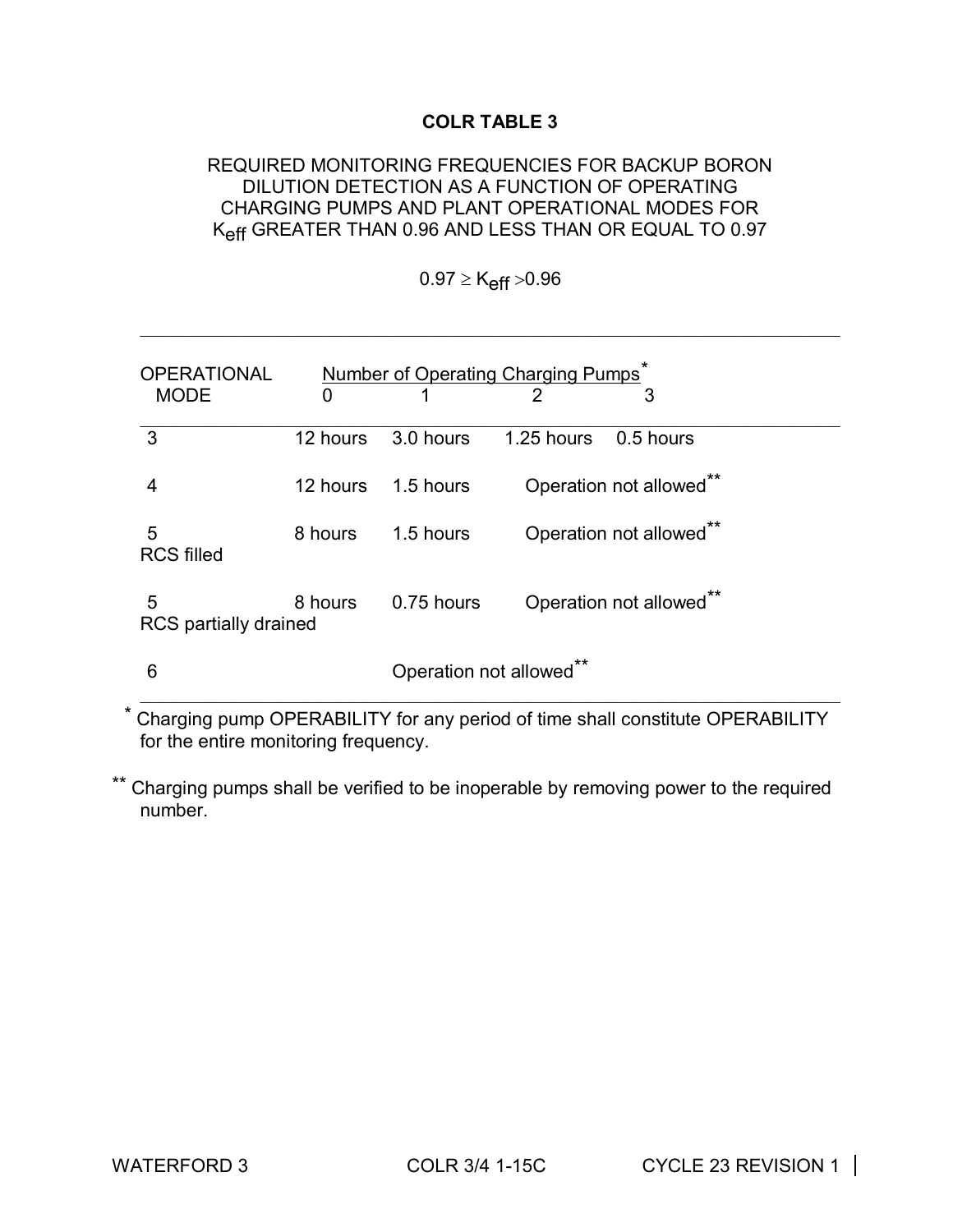#### REQUIRED MONITORING FREQUENCIES FOR BACKUP BORON DILUTION DETECTION AS A FUNCTION OF OPERATING CHARGING PUMPS AND PLANT OPERATIONAL MODES FOR Keff GREATER THAN 0.95 AND LESS THAN OR EQUAL TO 0.96

 $0.96 \geq K_{eff} > 0.95$ 

\_\_\_\_\_\_\_\_\_\_\_\_\_\_\_\_\_\_\_\_\_\_\_\_\_\_\_\_\_\_\_\_\_\_\_\_\_\_\_\_\_\_\_\_\_\_\_\_\_\_\_\_\_\_\_\_\_\_\_\_\_\_\_\_\_\_\_\_\_\_\_\_\_\_\_

| <b>OPERATIONAL</b>         |          |                         | Number of Operating Charging Pumps <sup>®</sup> |                                               |
|----------------------------|----------|-------------------------|-------------------------------------------------|-----------------------------------------------|
| <b>MODE</b>                | 0        |                         | $\mathcal{P}$                                   | 3                                             |
| 3                          | 12 hours | 4.0 hours               | 2.0 hours                                       | 1.0 hours                                     |
| 4                          | 12 hours |                         |                                                 | 2.25 hours 0.75 hours Operation not allowed** |
| 5<br><b>RCS filled</b>     | 8 hours  |                         | 2.0 hours 0.75 hours                            | Operation not allowed <sup>**</sup>           |
| 5<br>RCS partially drained | 8 hours  | 2.0 hours               | 0.5 hours                                       | Operation not allowed**                       |
| 6                          |          | Operation not allowed** |                                                 |                                               |

Charging pump OPERABILITY for any period of time shall constitute OPERABILITY for the entire monitoring frequency.

Charging pumps shall be verified to be inoperable by removing power to the required number.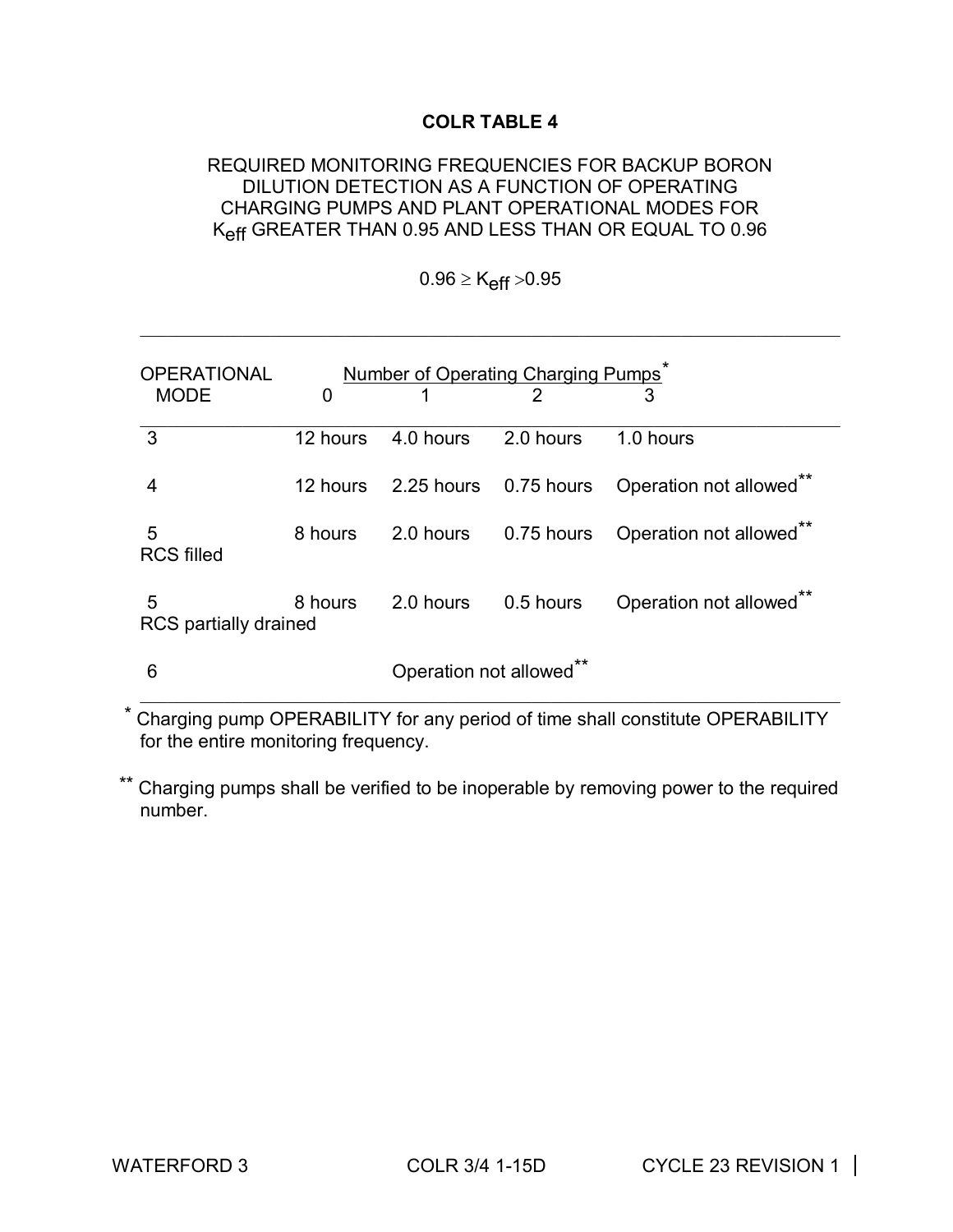#### REQUIRED MONITORING FREQUENCIES FOR BACKUP BORON DILUTION DETECTION AS A FUNCTION OF OPERATING CHARGING PUMPS AND PLANT OPERATIONAL MODES FOR Keff LESS THAN OR EQUAL TO 0.95

 $K_{\text{eff}} \leq 0.95$ 

\_\_\_\_\_\_\_\_\_\_\_\_\_\_\_\_\_\_\_\_\_\_\_\_\_\_\_\_\_\_\_\_\_\_\_\_\_\_\_\_\_\_\_\_\_\_\_\_\_\_\_\_\_\_\_\_\_\_\_\_\_\_\_\_\_\_\_\_\_\_\_\_\_\_\_

| <b>OPERATIONAL</b>         |             |                      | Number of Operating Charging Pumps <sup>®</sup> |                         |
|----------------------------|-------------|----------------------|-------------------------------------------------|-------------------------|
| <b>MODE</b>                | $\mathbf 0$ |                      |                                                 |                         |
| $\mathbf{3}$               | 12 hours    | 5.0 hours            | 2.0 hours                                       | 1.0 hours               |
| 4                          | 12 hours    | 2.75 hours 1.0 hours |                                                 | Operation not allowed** |
| 5<br><b>RCS filled</b>     | 8 hours     | 3.0 hours            | 1.0 hours                                       | 0.5 hours               |
| 5<br>RCS partially drained | 8 hours     | 2.5 hours            | 0.75 hours                                      | Operation not allowed** |
| 6                          | 24 hours    | 2.25 hours 0.5 hours |                                                 | Operation not allowed** |

\* Charging pump OPERABILITY for any period of time shall constitute OPERABILITY for the entire monitoring frequency.

Charging pumps shall be verified to be inoperable by removing power to the required number.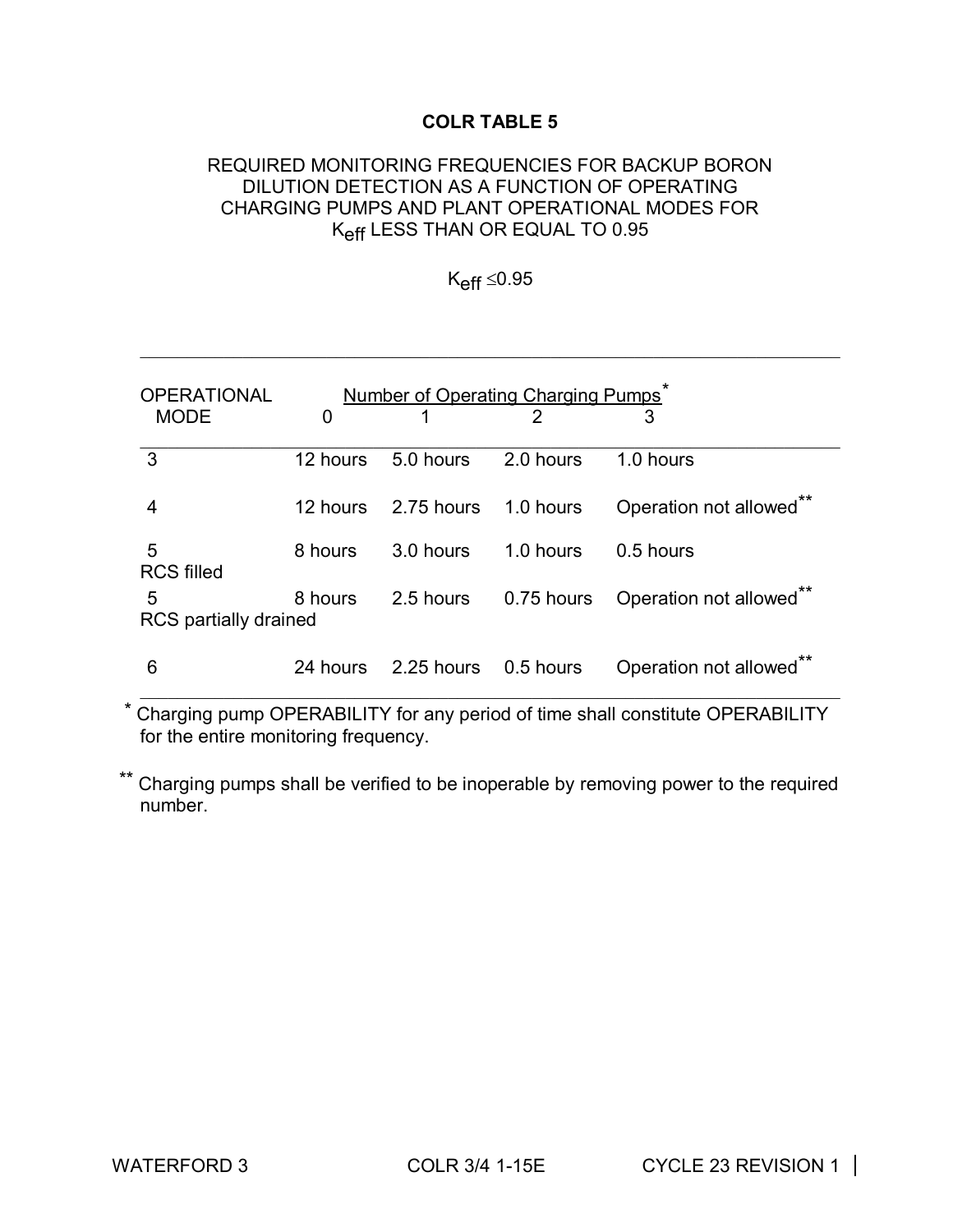#### **CORE OPERATING LIMITS REPORT**

#### **MOVABLE CONTROL ASSEMBLIES - CEA POSITION**

- 3.1.3.1.a With one CEA trippable but misaligned from any other CEA in its group by more than 19 inches, operation in MODES 1 and 2 may continue, provided that core power is reduced in accordance with COLR Figure 3.
- 3.1.3.1.b With one or more CEAs trippable but misaligned from any other CEAs in its group by more than 7 inches but less than or equal to 19 inches, operation in MODES 1 and 2 may continue, provided that core power is reduced in accordance with COLR Figure 3.

#### NOTES

- 1. Item 3.1.3.1.a corresponds with ACTION "c" of Technical Specification 3.1.3.1.
- 2. Item 3.1.3.1.b corresponds with ACTION "d" of Technical Specification 3.1.3.1.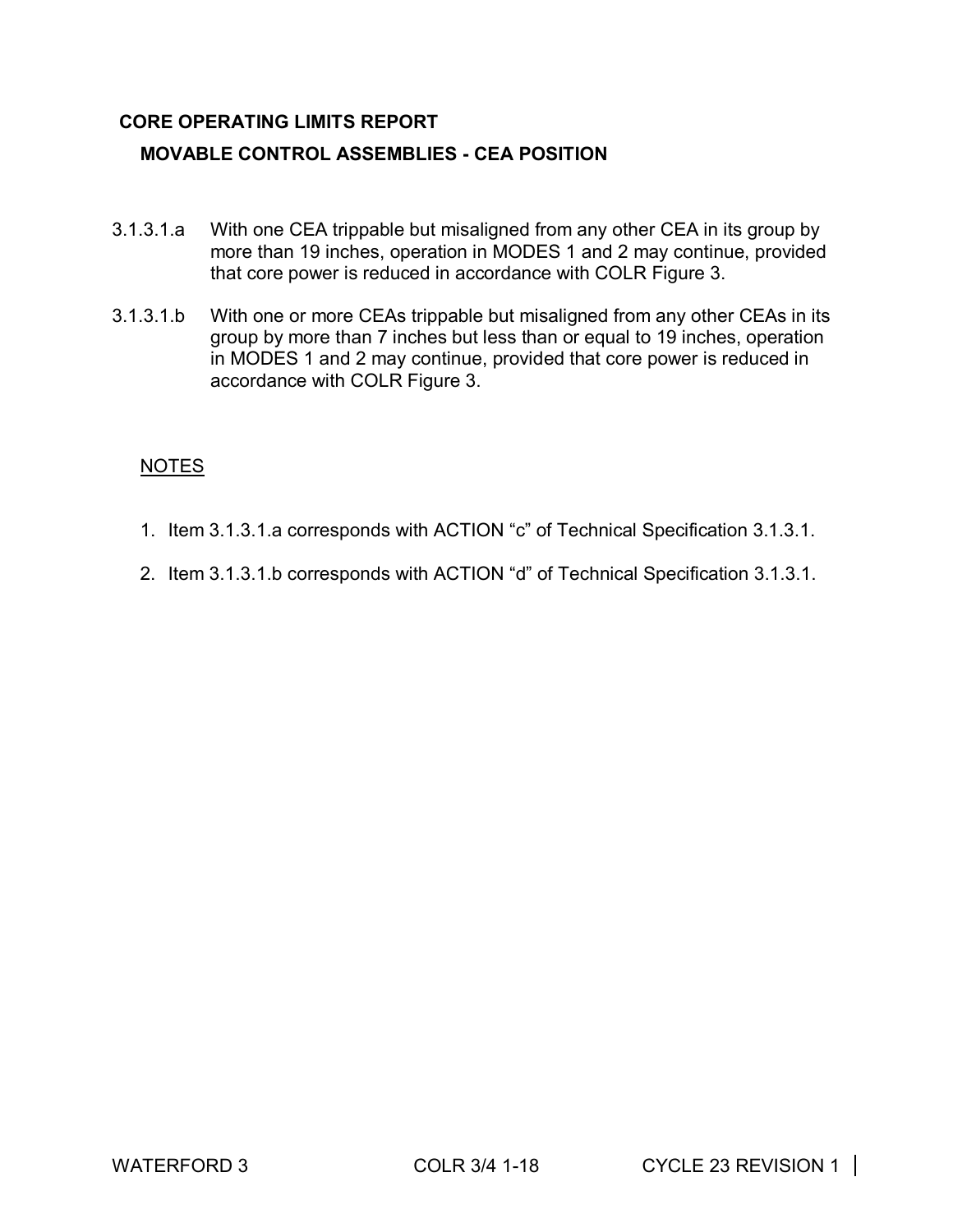

**COLR Figure 3**

**\* When thermal power is reduced to 60% of rated thermal power per this limit curve, further reduction is not required by this Technical Specification.**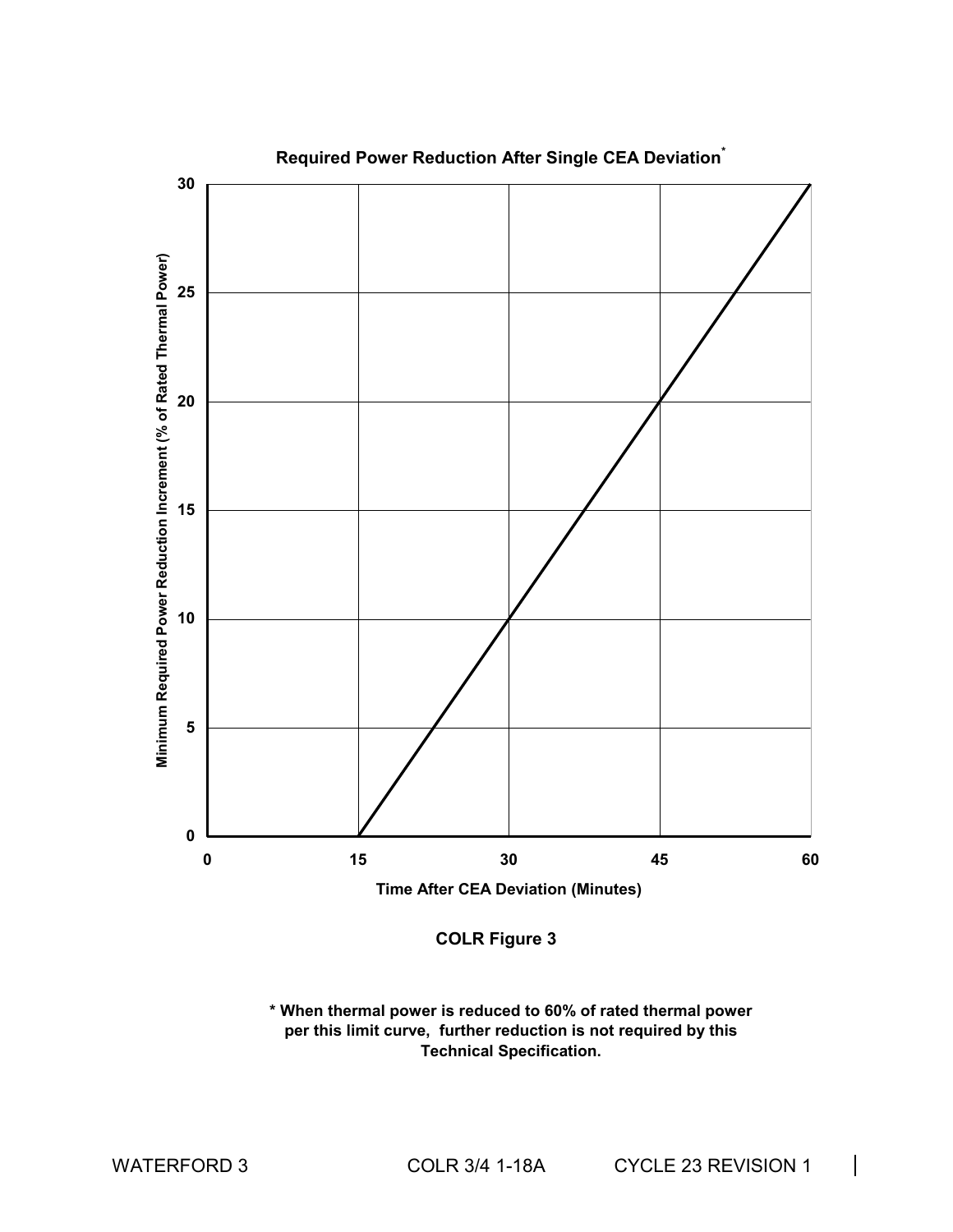#### **CORE OPERATING LIMITS REPORT**

#### **REGULATING AND GROUP P CEA INSERTION LIMITS**

3.1.3.6 The regulating CEA groups and Group P CEAs shall be limited to the withdrawal sequence and to the insertion limits shown on COLR Figure 4 (regulating groups) and Figure 5 (Group P).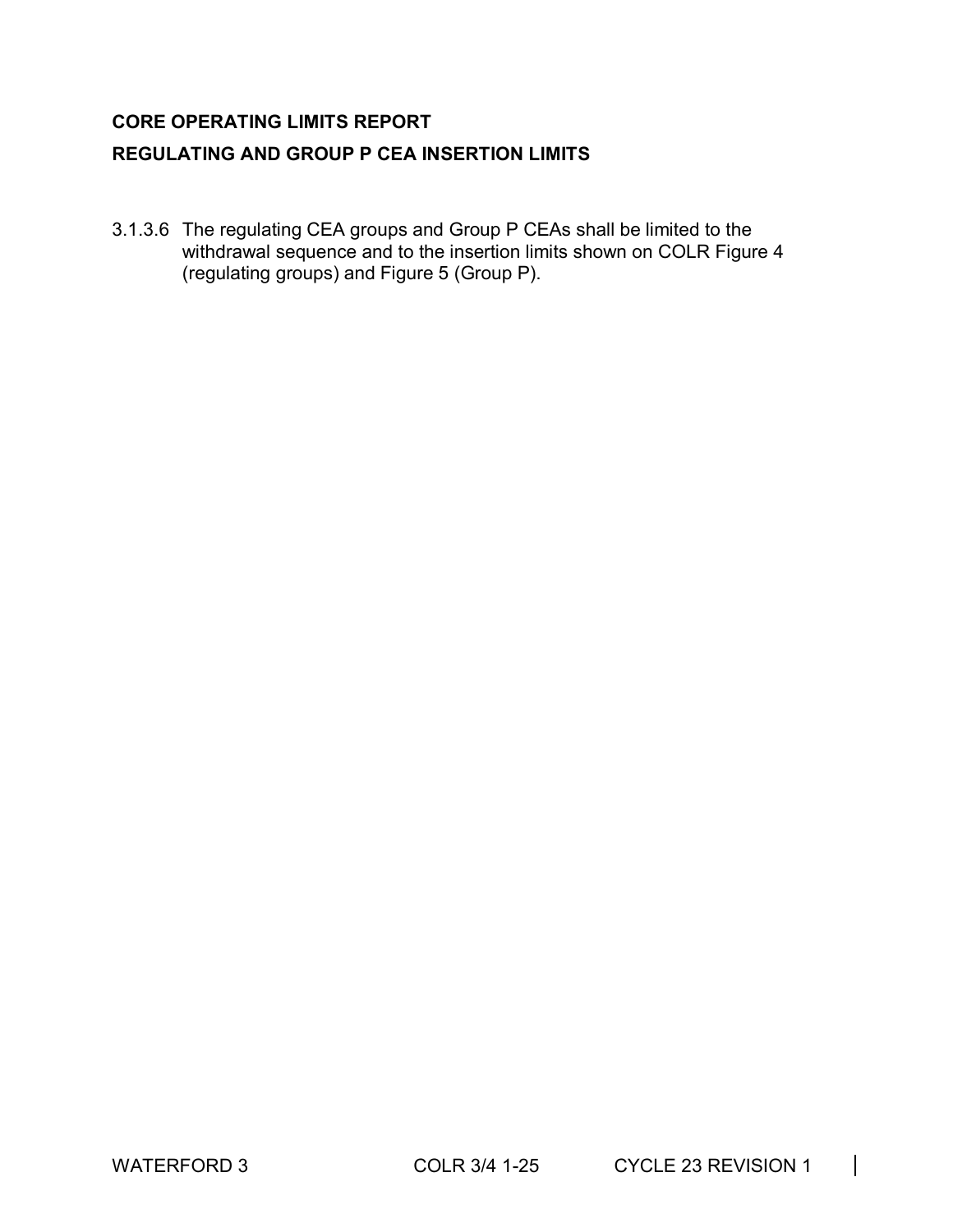

**Regulating CEA Group Insertion Limits Versus Thermal Power**

**COLR Figure 4**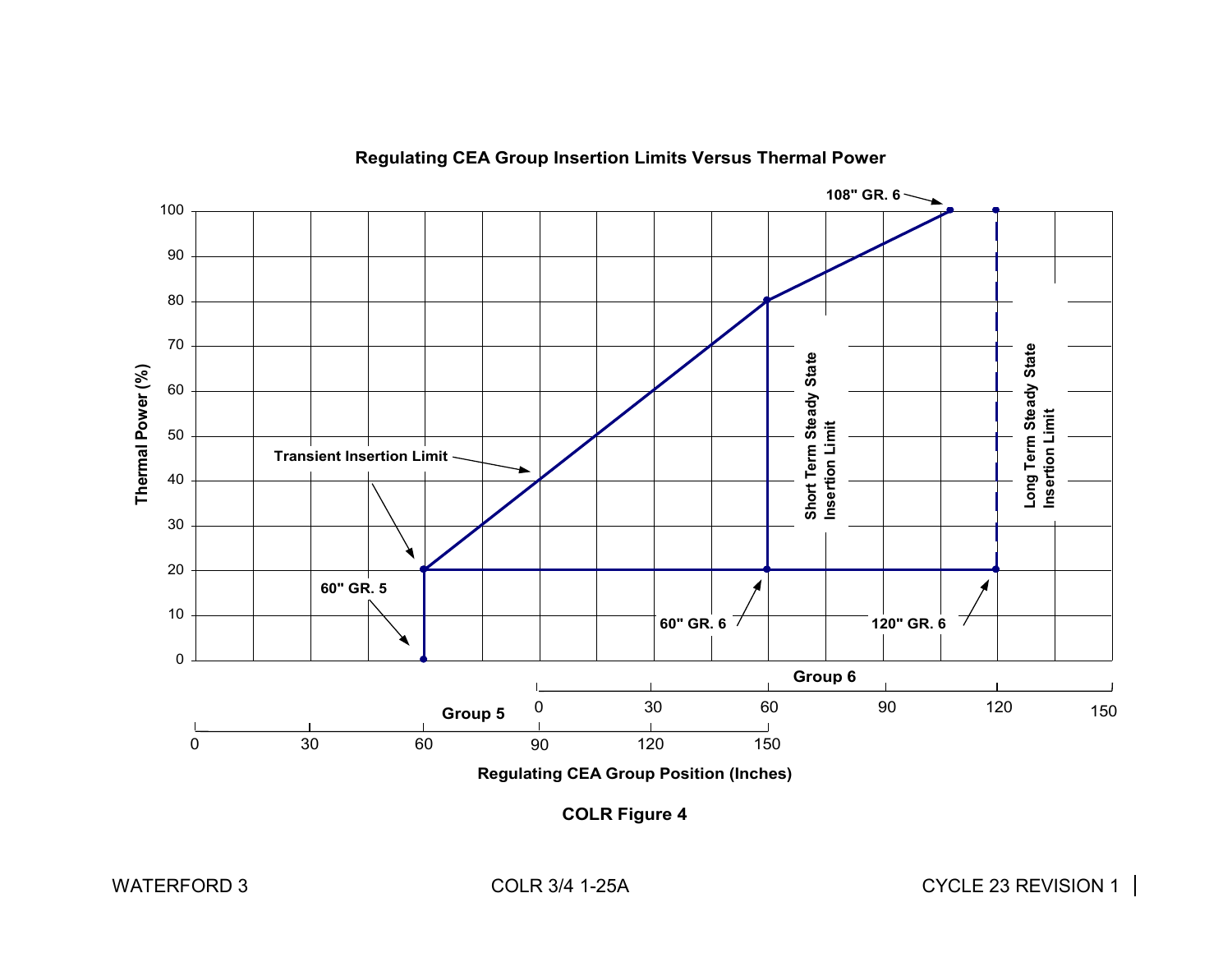

#### **Group P CEA Group Insertion Limits Versus Thermal Power**

**COLR Figure 5**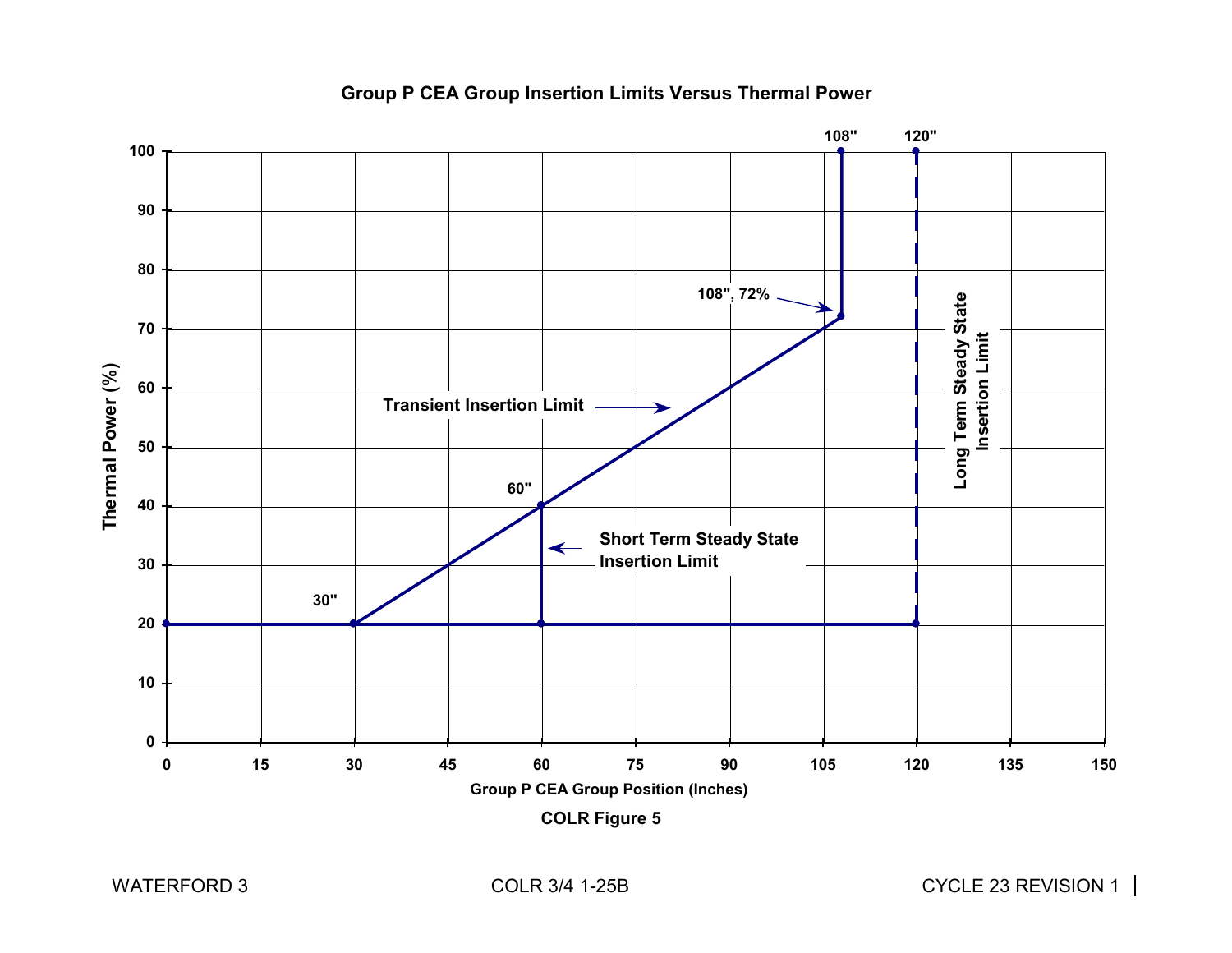### **CORE OPERATING LIMITS REPORT LINEAR HEAT RATE**

- 3.2.1 The linear heat rate shall be maintained:
	- a. ≤ 12.9 kW/ft when COLSS is in service
	- b. ≤ 13.2 kW/ft when COLSS is out of service

In accordance with Technical Specification 3.6.1.5 Action a, with the minimum containment average air temperature less than 95°F but greater than or equal to 90°F, the linear heat rate shall be maintained:

- a. ≤ 12.7 kW/ft when COLSS is in service
- b. ≤ 13.0 kW/ft when COLSS is out of service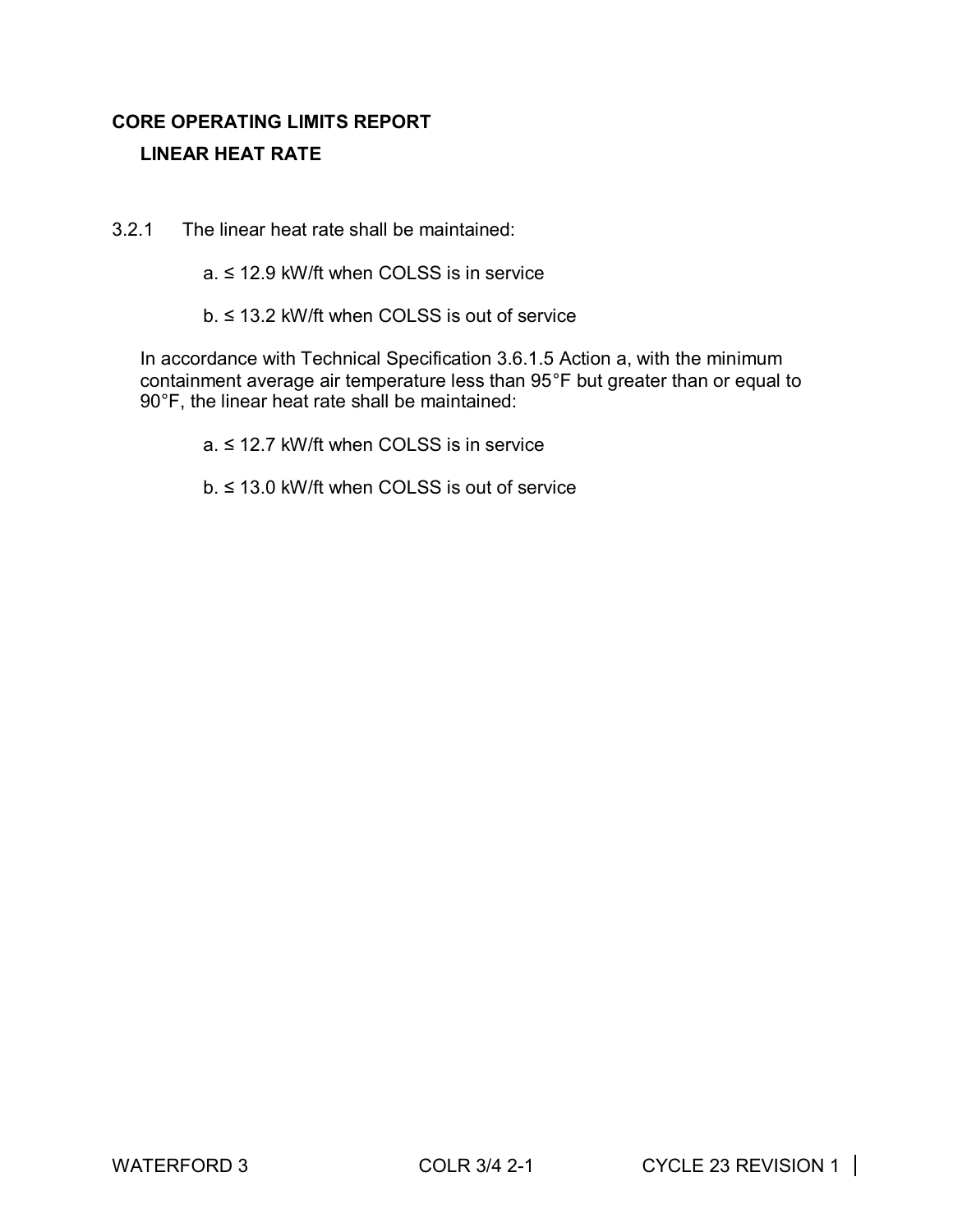### **COLR Figure 6**

(Not Used)

WATERFORD 3 COLR 3/4 2-1A CYCLE 23 REVISION 1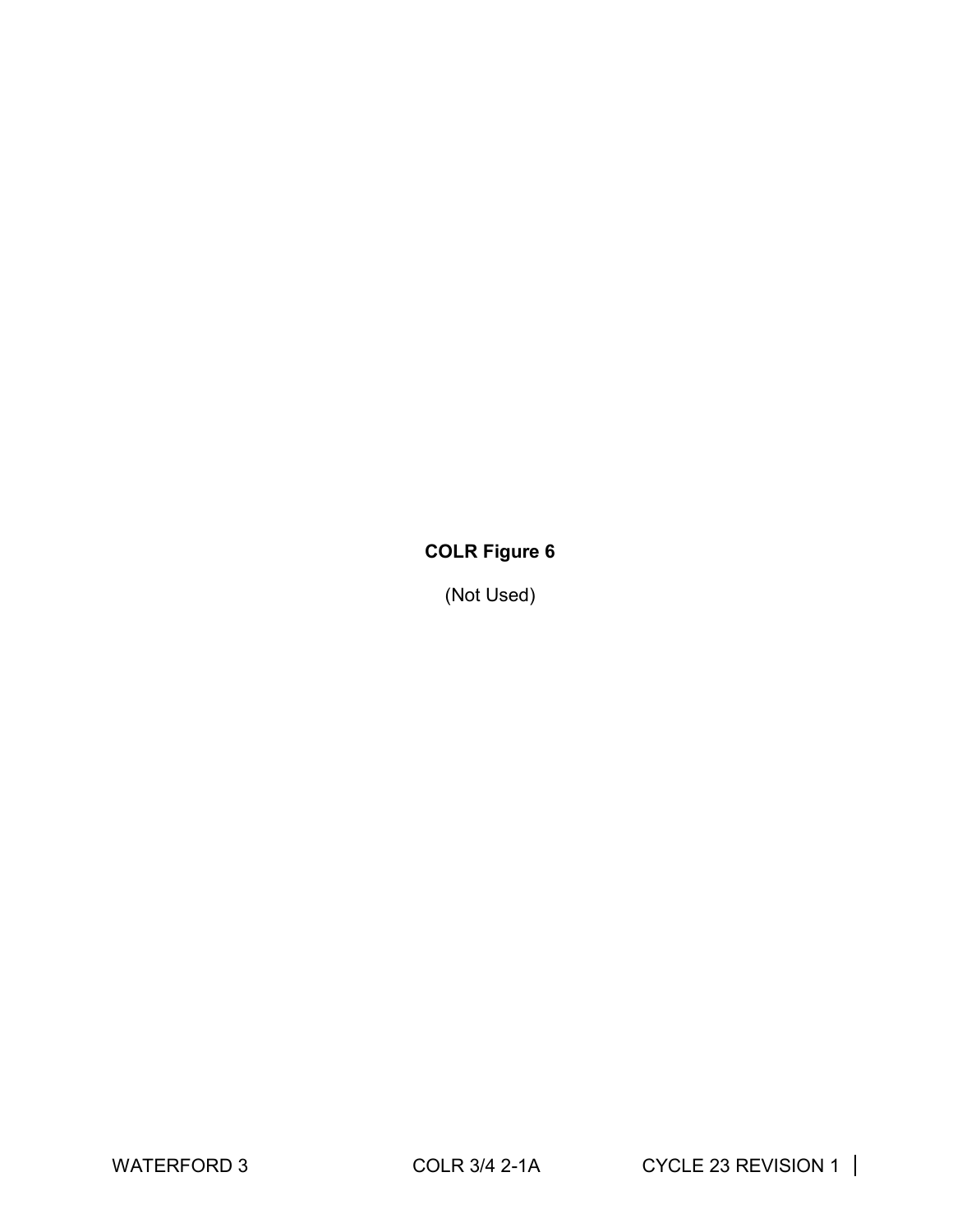### **COLR Figure 7**

(Not Used)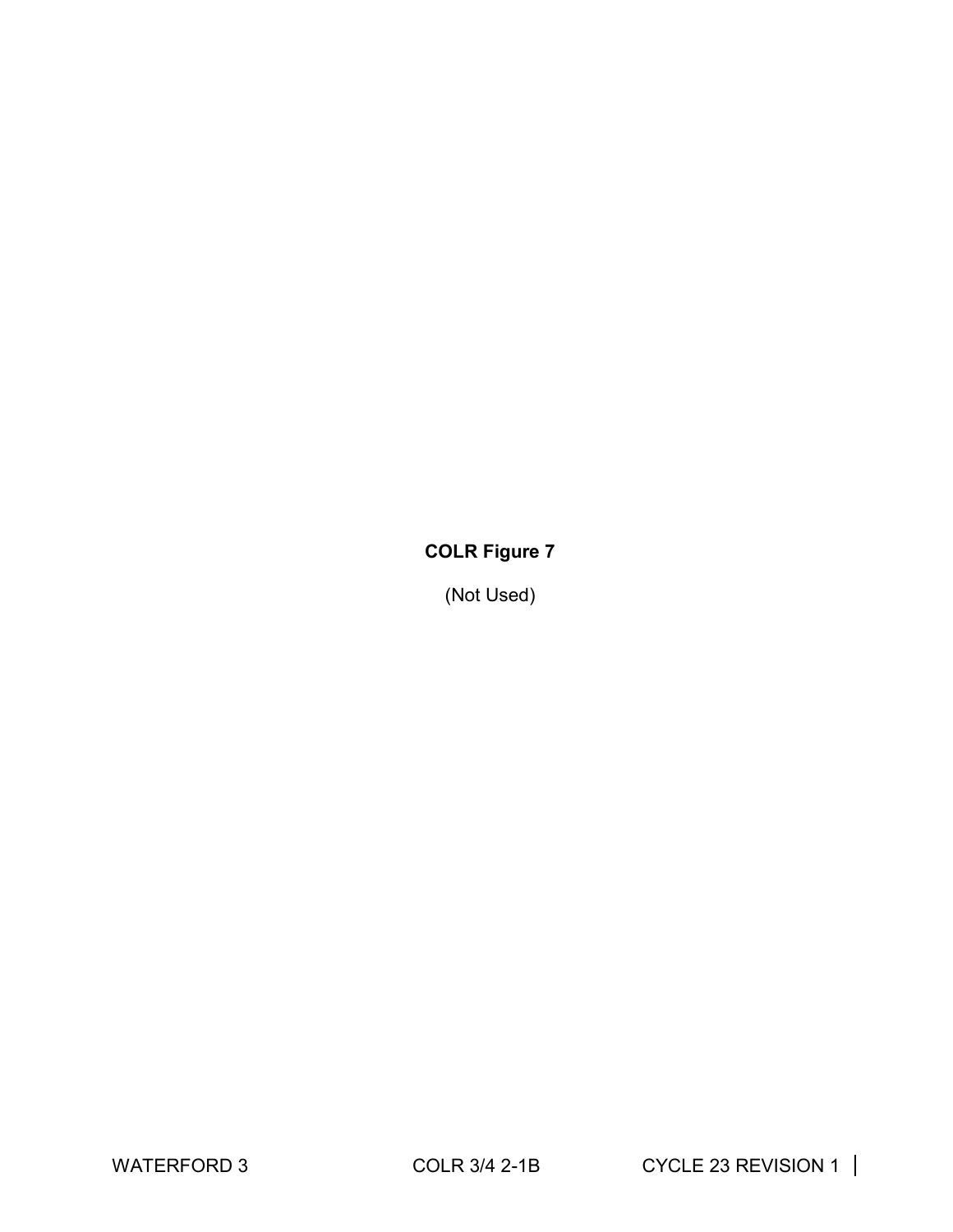### **CORE OPERATING LIMITS REPORT AZIMUTHAL POWER TILT- Tq**

3.2.3 The measured AZIMUTHAL POWER TILT shall be maintained  $\leq 0.03$ .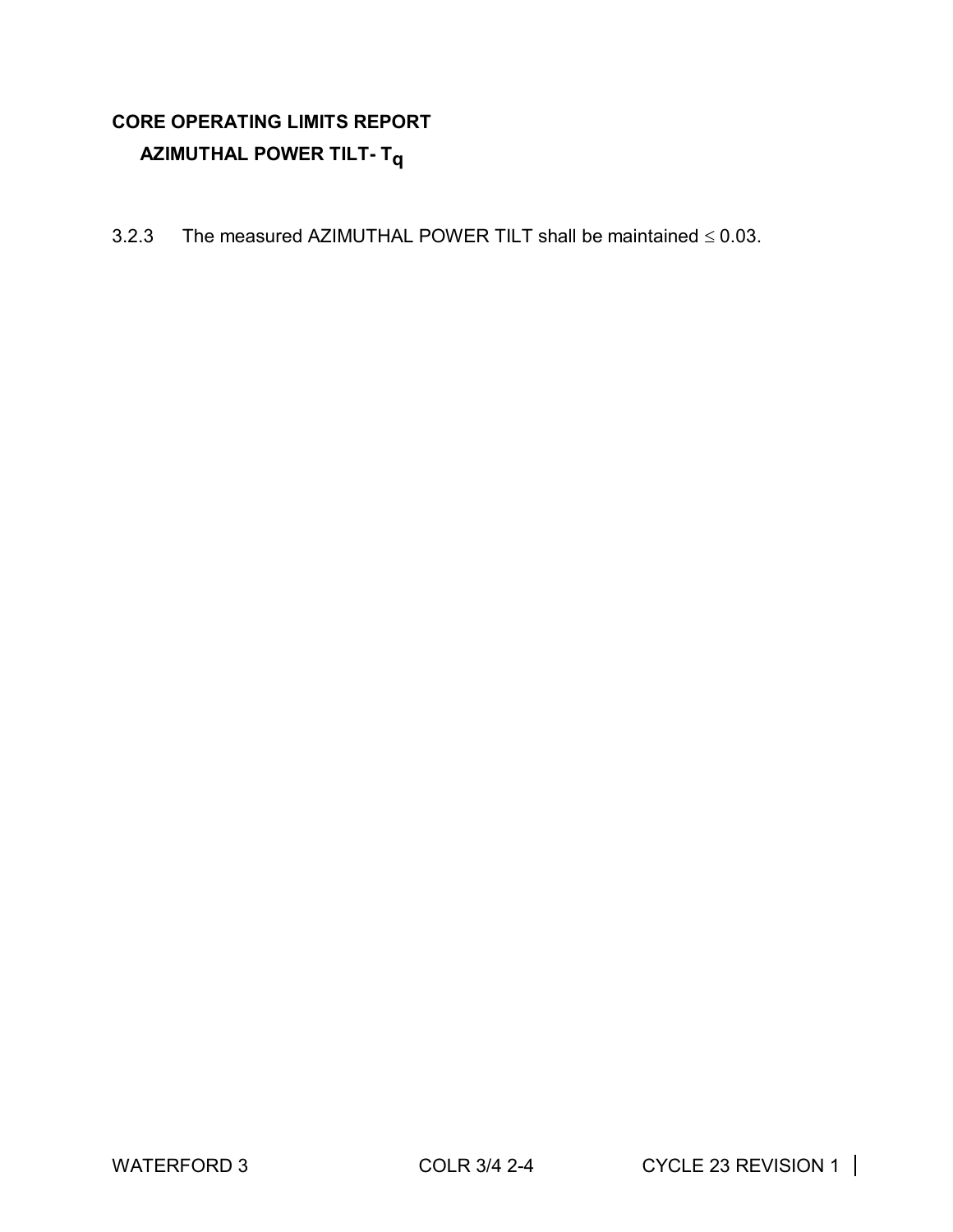#### **CORE OPERATING LIMITS REPORT**

#### **DNBR MARGIN**

- 3.2.4 The DNBR margin shall be maintained by one of the following methods:
	- a) When COLSS is in service and neither CEAC is operable: maintain COLSS calculated core power less than or equal to COLSS calculated core power operating limit based on DNBR decreased by 13% RATED THERMAL POWER.
	- b) When COLSS is out of service and at least one CEAC is operable: operate within the region of acceptable operation shown on COLR Figure 8 (or 8A as appropriate), using any operable CPC channel.
	- c) When COLSS is out of service and neither CEAC is operable: operate within the region of acceptable operation shown on COLR Figure 9 (or 9A as appropriate), using any operable CPC channel.

#### NOTES

- 1. The various DNBR limit lines shown between the vertical ASI limit lines at ±0.12 and ±0.22 on Figures 8, 8A, 9, and 9A represent the minimum CPC-calculated DNBR value required for operation in the power range displayed in the area above each line. Operation at lower power levels requires that a larger DNBR value be maintained. For example, with ASI equal to -0.12 and a core power of 85%, CPC calculated DNBR must be a minimum of 2.62 with any CEAC Operable. At 79% power and the same ASI value with any CEAC Operable, the calculated DNBR must be at least 3.12. At 65% power and the same ASI value, DNBR must be a minimum of 4.28. At 90% power and an ASI value of +0.08, DNBR must be no less than 2.37.
- 2. The vertical ASI limit lines shown at ±0.12 and ±0.22 on Figures 8, 8A, 9, and 9A may be considered as extending beyond the maximum DNBR value on the Yaxis of the charts. Therefore, when monitoring DNBR with these figures, compliance is achieved at all power levels shown on a given figure when DNBR is greater than the largest DNBR value on the vertical scale.
- 3. Figure 8A is provided to offer better resolution for the four power ranges in the lower portion of Figure 8. Figure 9A is provided to offer better resolution for the four power ranges in the lower portion of Figure 9.
- 4. Equations are provided on Figures 8, 8A, 9, and 9A to assist in determining DNBR limits in the sloped portions of the plots.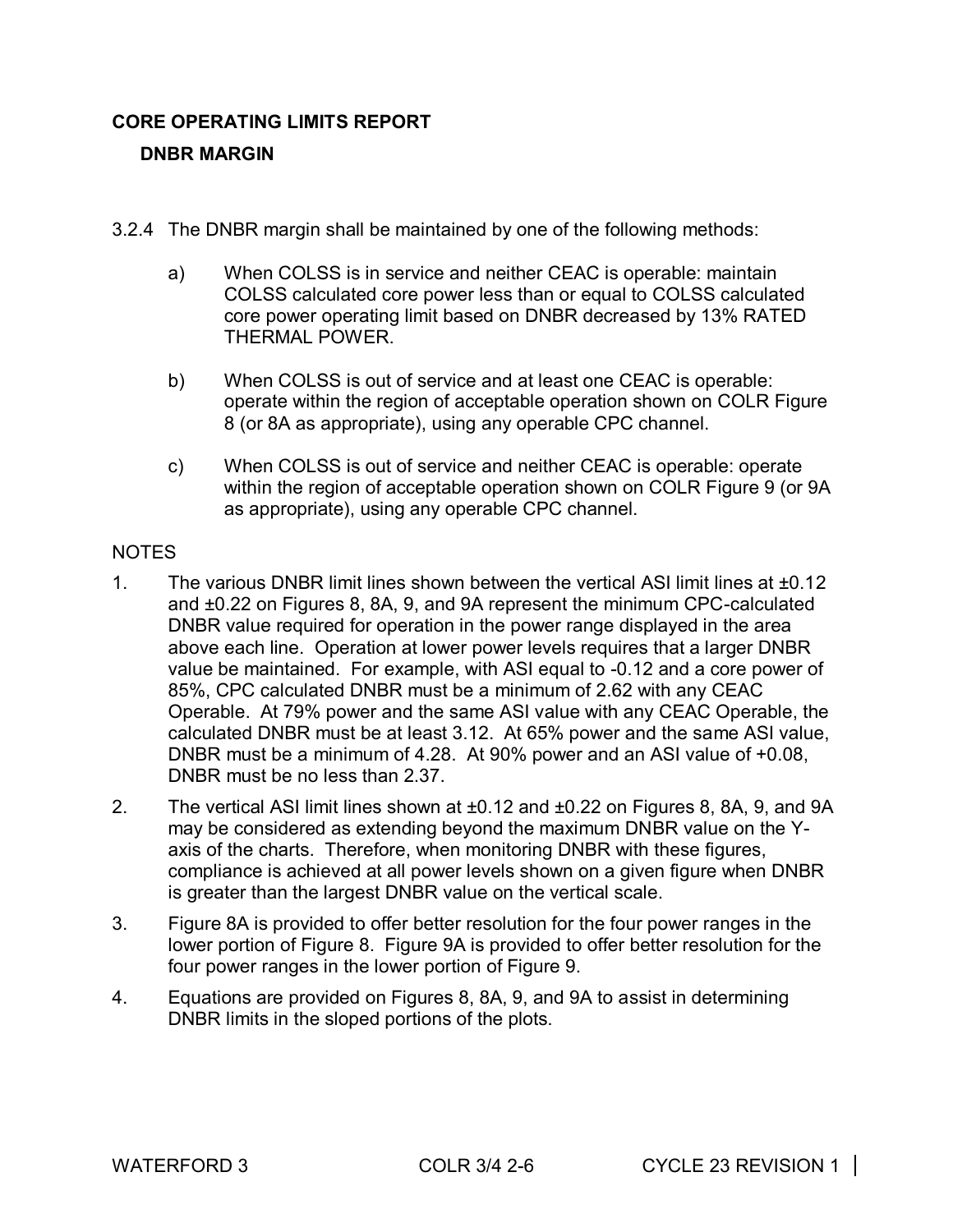

#### **Allowable DNBR with Any CEAC Operable (COLSS Out of Service)**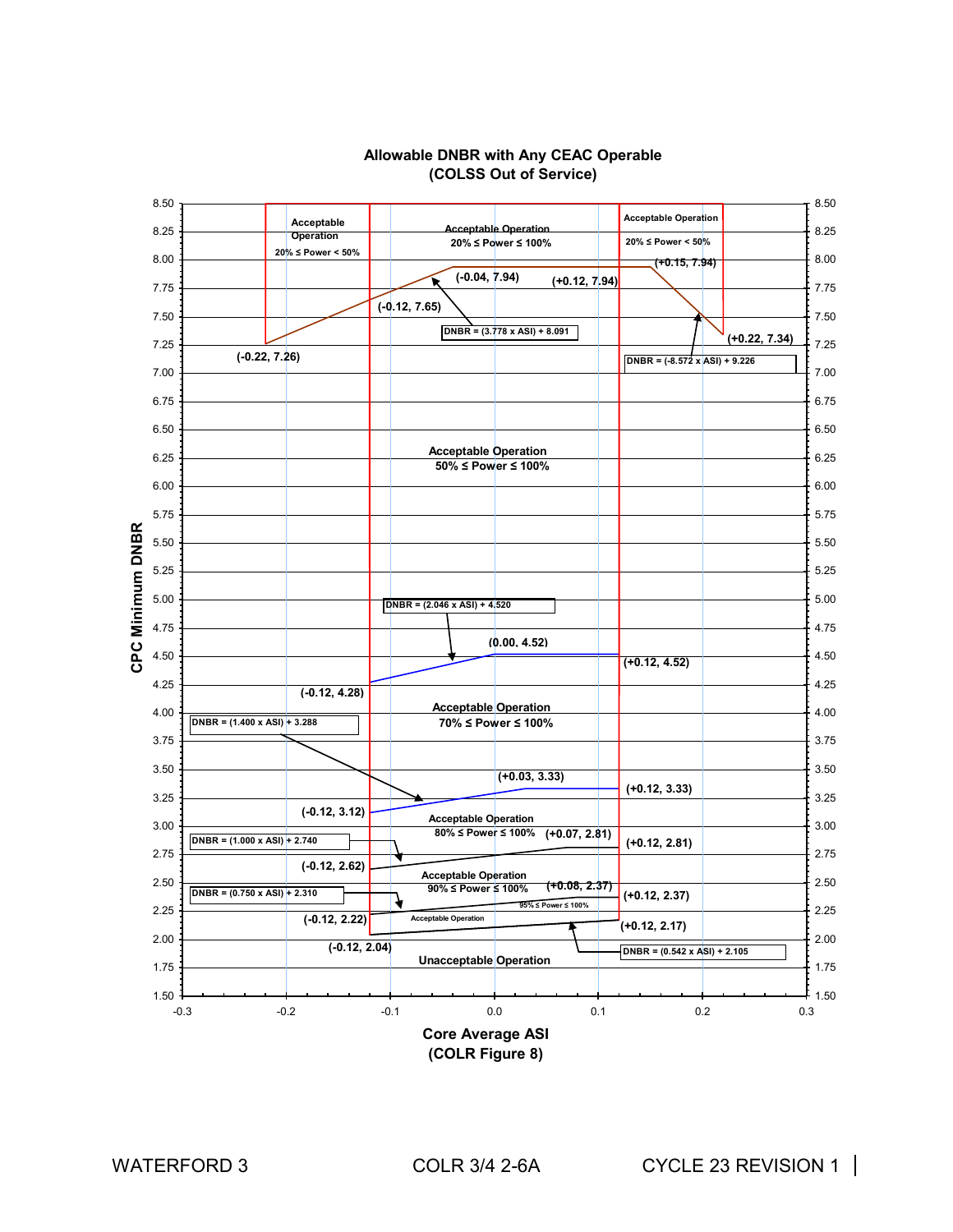

#### **Subset of Allowable DNBR with Any CEAC Operable (COLSS Out of Service)**

**Core Average ASI (COLR Figure 8A)**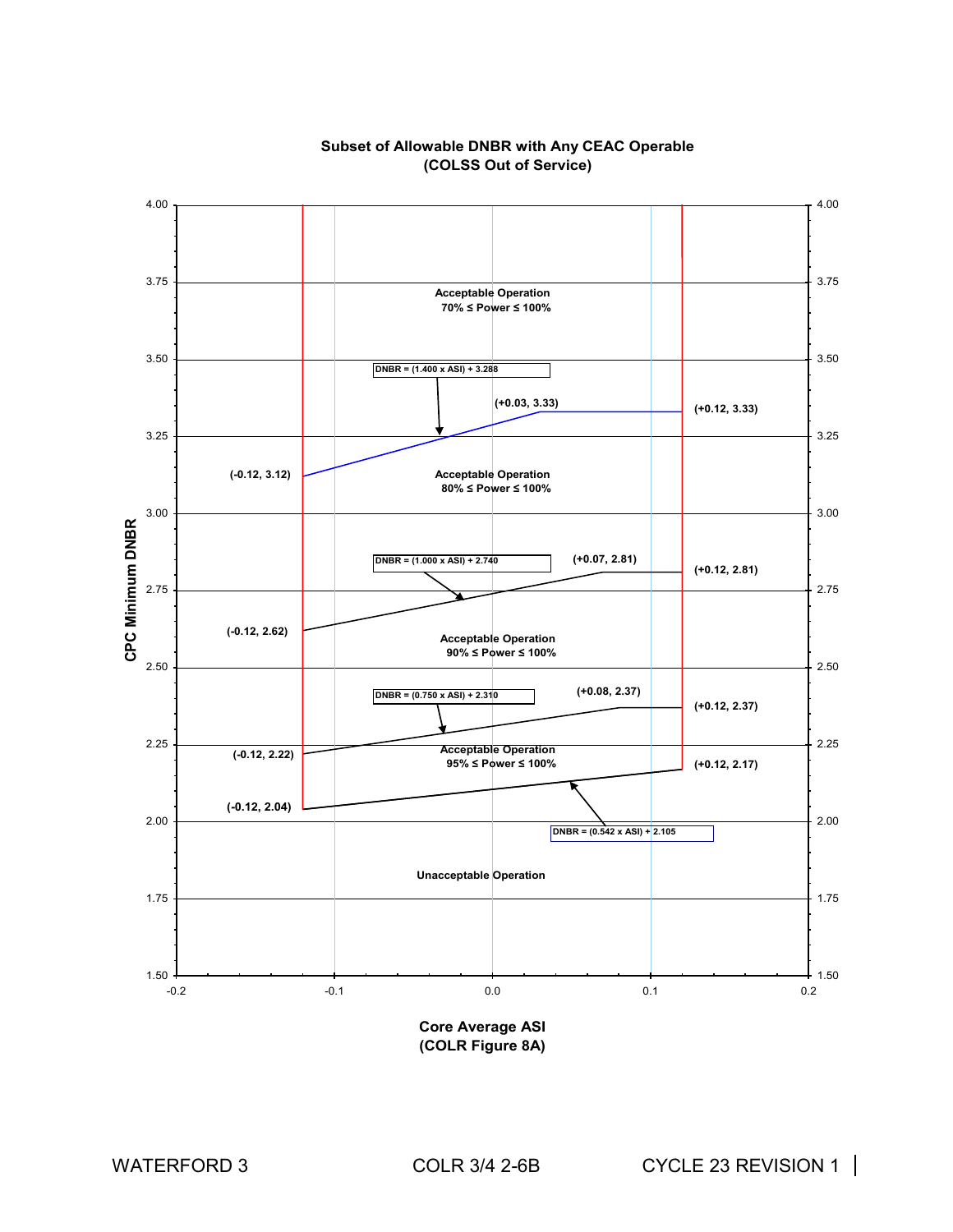### **COLR Figure 8.1**

(Not Used)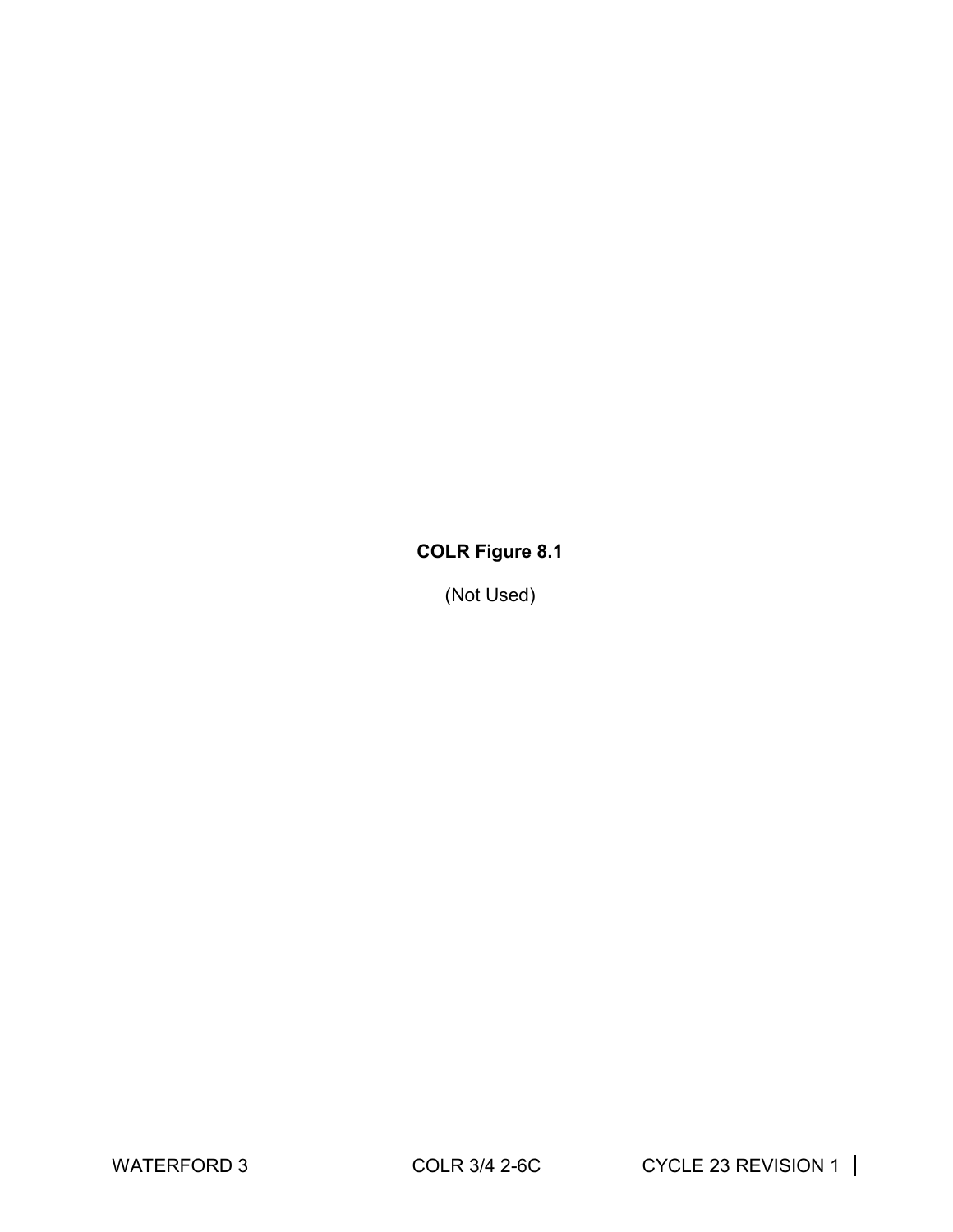### **COLR Figure 8.1A**

(Not Used)

WATERFORD 3 COLR 3/4 2-6D CYCLE 23 REVISION 1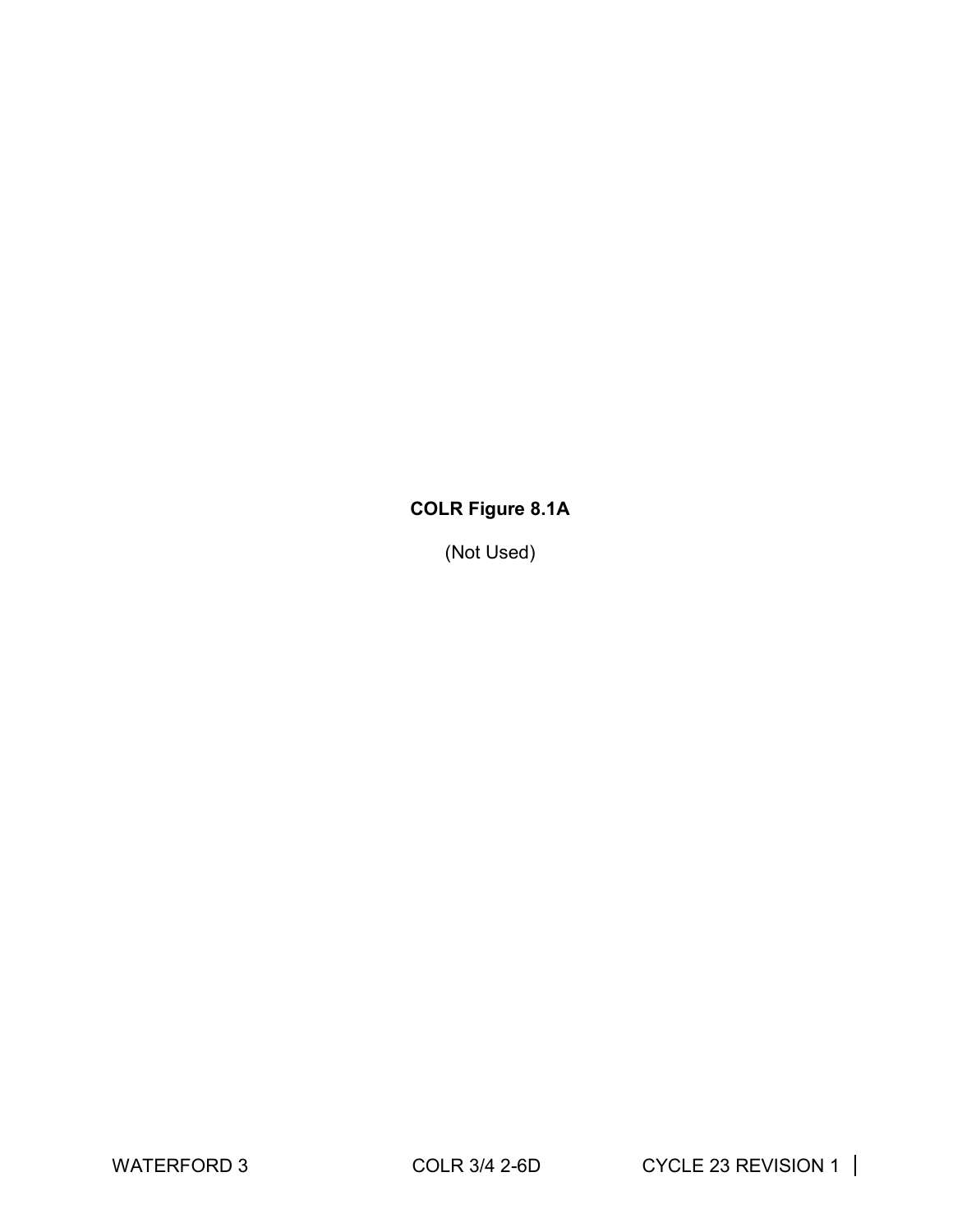

#### **Allowable DNBR with No CEAC(s) Operable (COLSS Out of Service)**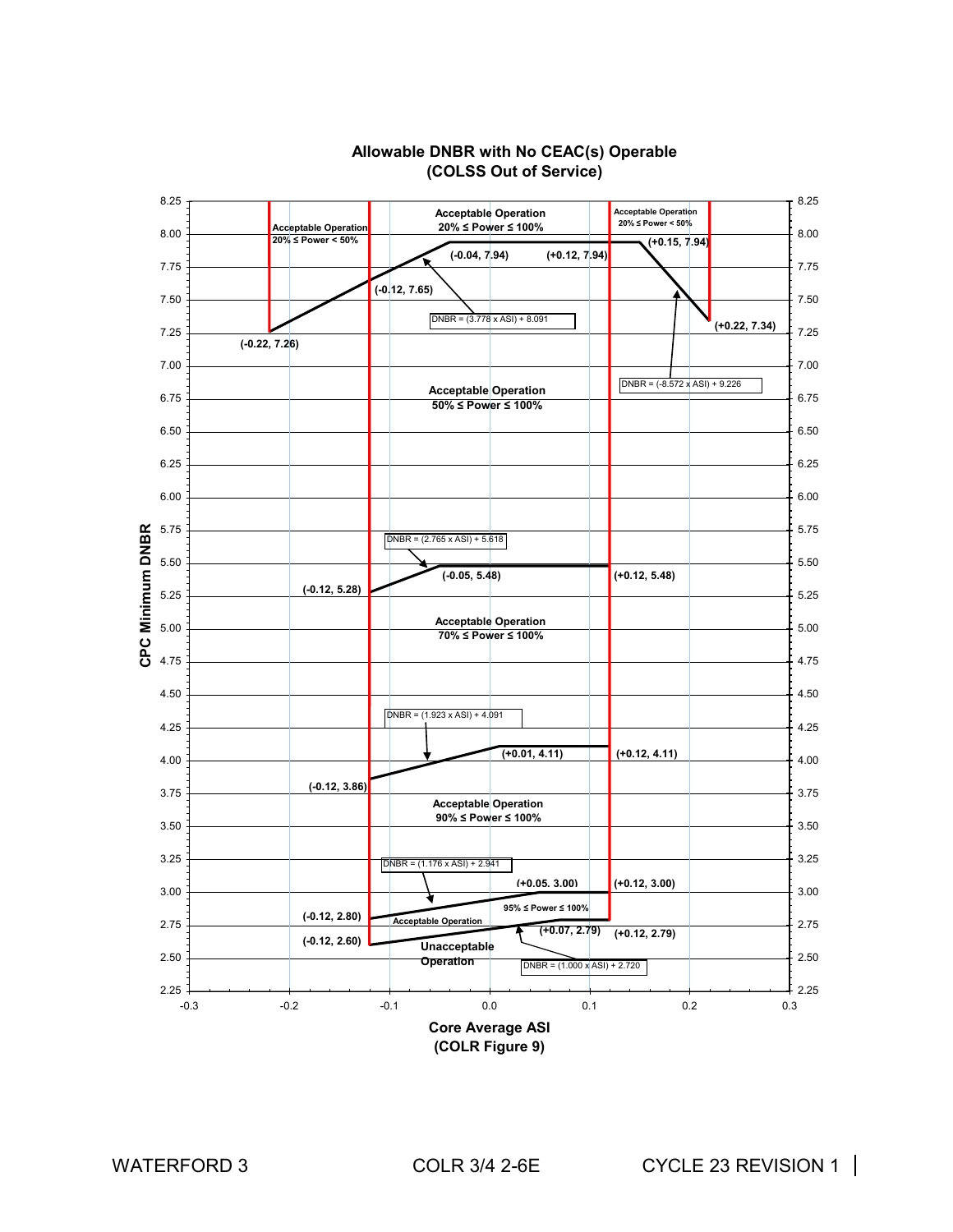

#### **Subset of Allowable DNBR with No CEAC(s) Operable (COLSS Out of Service)**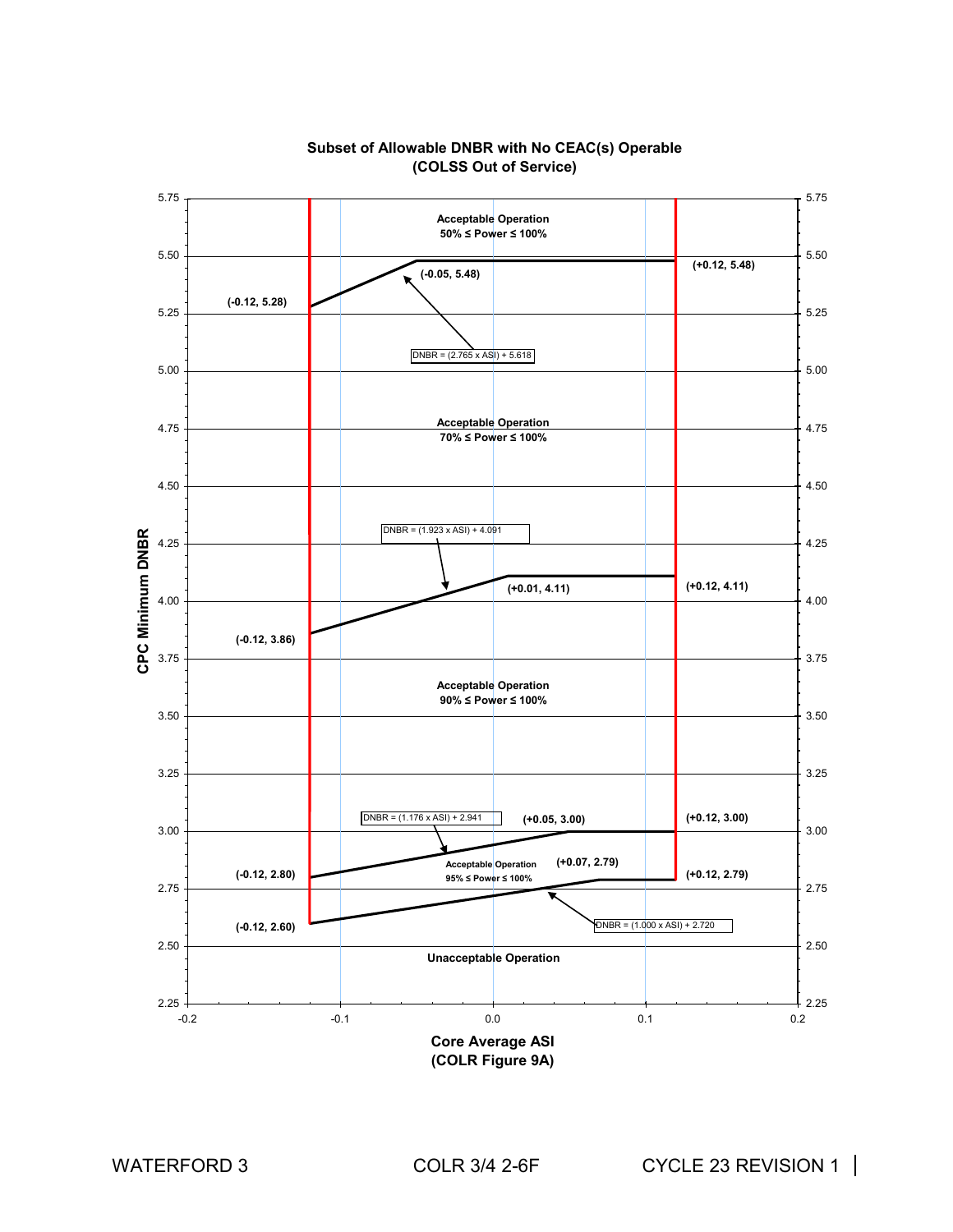### **COLR Figure 9.1**

(Not Used)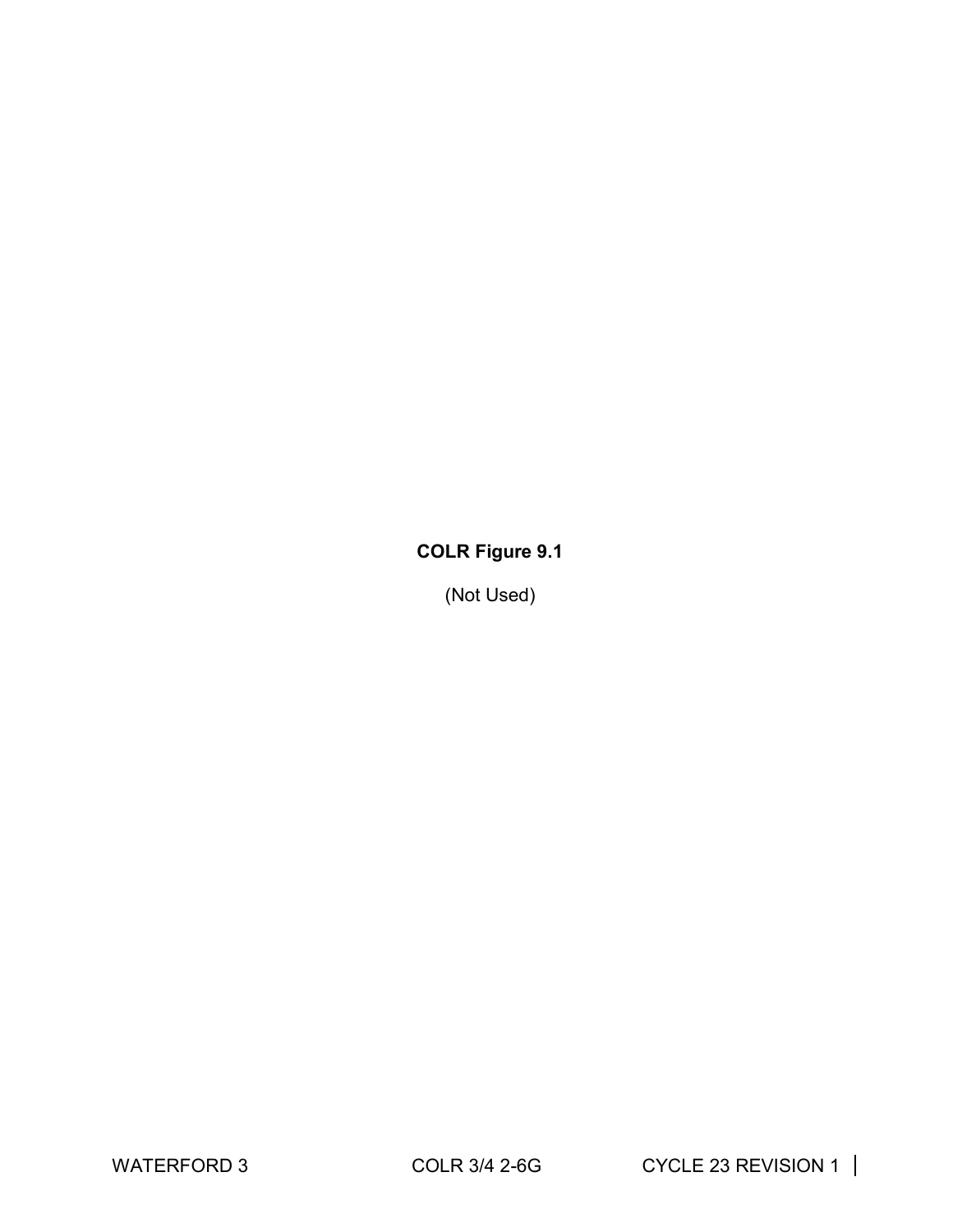### **COLR Figure 9.1A**

(Not Used)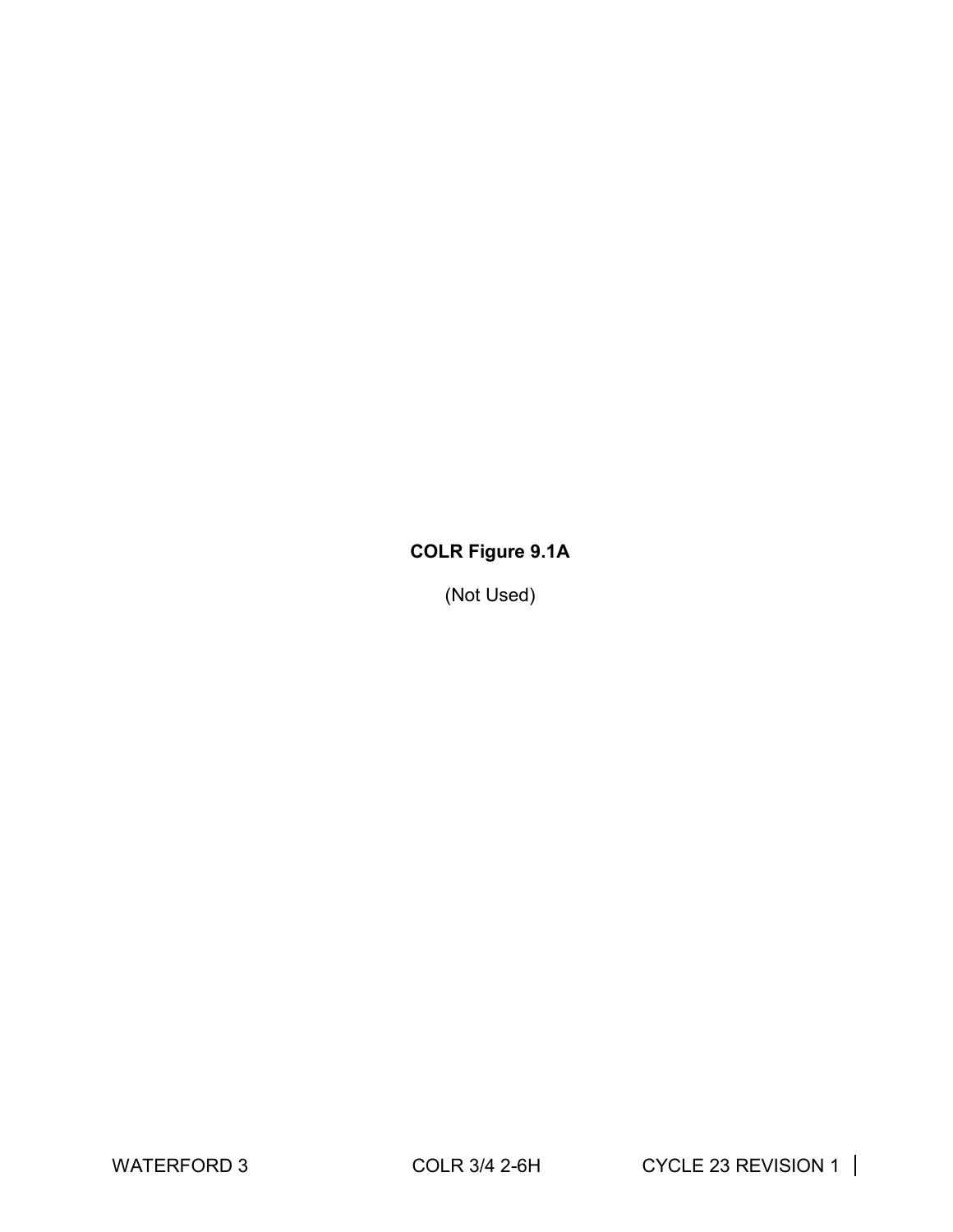### **CORE OPERATING LIMITS REPORT AXIAL SHAPE INDEX**

3.2.7 The AXIAL SHAPE INDEX (ASI) shall be maintained within the following limits:

#### **COLSS Operable**

| $-0.16 \leq ASI \leq +0.16$ | for THERMAL POWERS $\geq 50\%$ of<br>RATED THERMAL POWER         |
|-----------------------------|------------------------------------------------------------------|
| $-0.26 \leq ASI \leq +0.26$ | for THERMAL POWERS from 20% to $<50\%$<br>of RATED THERMAL POWER |

#### **COLSS Out of Service**

| $-0.12 \leq ASI \leq +0.12$ | for THERMAL POWERS $\geq 50\%$ of<br>RATED THERMAL POWER      |
|-----------------------------|---------------------------------------------------------------|
| $-0.22 \leq ASI \leq +0.22$ | for THERMAL POWERS from 20% to <50%<br>of RATED THERMAL POWER |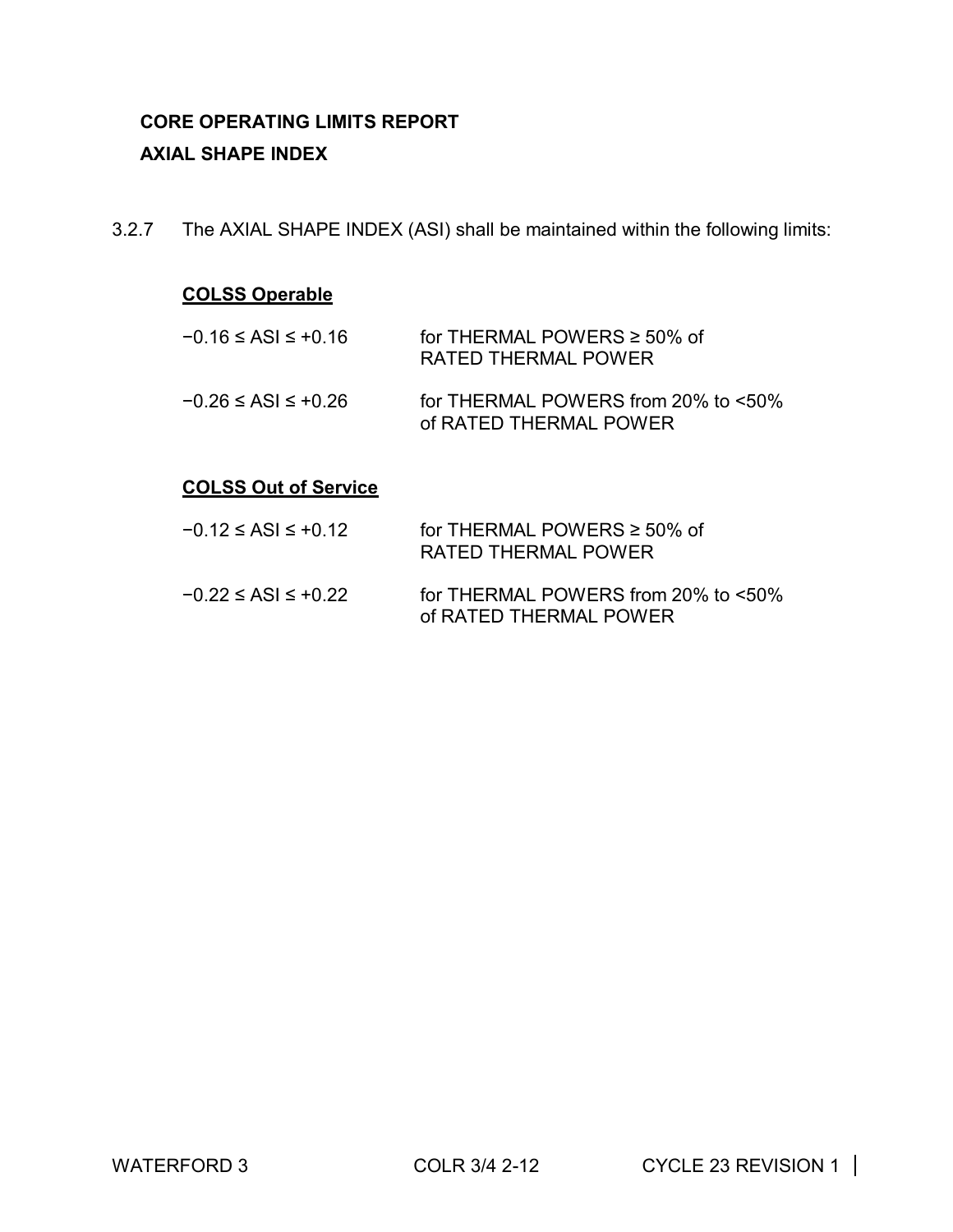### **CORE OPERATING LIMITS REPORT BORON CONCENTRATION**

- 3.9.1 While in Mode 6, the RCS boron concentration shall be maintained sufficiently to ensure that the more restrictive of the following reactivity conditions is met:
	- a. Either K<sub>eff</sub> of 0.95 or less, or
	- b. A boron concentration of greater than or equal to 2050 ppm.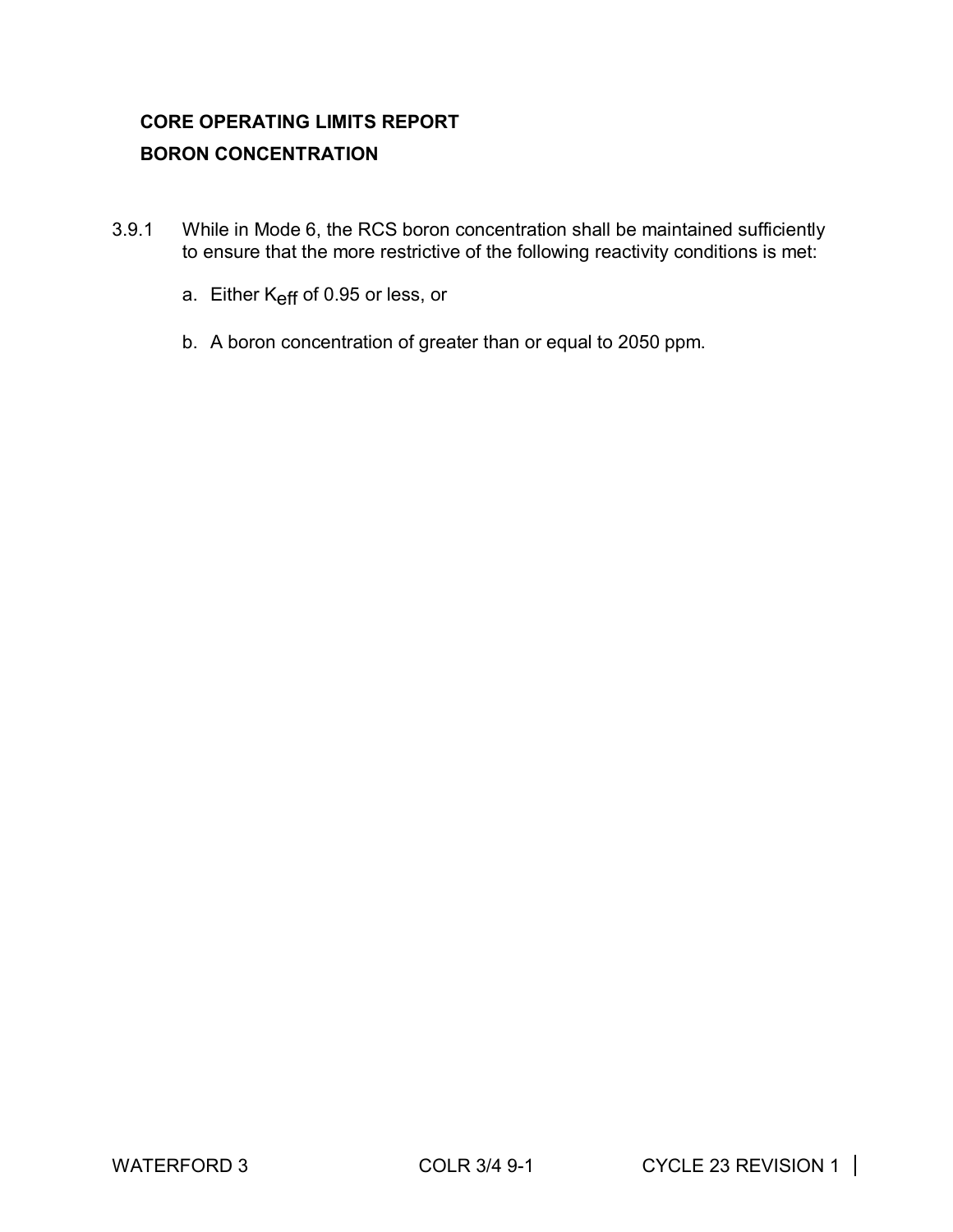#### **III. METHODOLOGIES**

The analytical methods used to determine the core operating limits listed above are those previously reviewed and approved by the NRC in:

- 1. "Qualification of the PHOENIX-P/ANC Nuclear Design System for Pressurized Water Reactor Cores," WCAP-11596-P-A, June 1988; "ANC: A Westinghouse Advanced Nodal Computer Code," WCAP-10965-P-A, September 1986; and "ANC: A Westinghouse Advanced Nodal Computer Code: Enhancements to ANC Rod Power Recovery," WCAP-10965-P-A Addendum 1, April 1989. (Methodology for Specifications 3.1.1.1 and 3.1.1.2 for Shutdown Margins, 3.1.1.3 for MTC, 3.1.3.6 for Regulating and Group P CEA Insertion Limits, 3.1.2.9 Boron Dilution (Calculation of CBC and IBW), and 3.9.1 Boron Concentration).
- 2. "C-E Method for Control Element Assembly Ejection Analysis," CENPD-190- A, Revision 0, January 1976. (Methodology for Specification 3.1.3.6 for Regulating and Group P CEA Insertion Limits and 3.2.3 for Azimuthal Power Tilt.)
- 3. "Modified Statistical Combination of Uncertainties" CEN-356(V)-P-A, Revision 1-P-A, May 1988. (Methodology for Specification 3.2.4.c and 3.2.4.d for DNBR Margin and 3.2.7 for ASI.)
- 4. "Calculative Methods for the CE Large Break LOCA Evaluation Model For the Analysis of C-E and W Designed NSSS," CENPD-132, Supplement 3-P-A, June 1985. (Methodology for Specification 3.1.1.3 for MTC, 3.2.1 for Linear Heat Rate, 3.2.3 for Azimuthal Power Tilt and 3.2.7 for ASI.)
- 5. "Calculative Methods for the ABB CE Small Break LOCA Evaluation Model," CENPD-137-P, August 1974; Supplement 2-P-A, April 1998. (Methodology for Specification 3.1.1.3 for MTC, 3.2.1 for Linear Heat Rate, 3.2.3 for Azimuthal Power Tilt and 3.2.7 for ASI.)
- 6. "Technical Description Manual for the CENTS Code," WCAP-15996-P-A, Revision 1, March 2005. (Methodology for Specification 3.1.1.1 and 3.1.1.2 for Shutdown Margins, 3.1.1.3 for MTC, 3.1.3.1 for Movable Control Assemblies – CEA Position, 3.1.3.6 for Regulating and Group P CEA Insertion Limits, and 3.2.4.b for DNBR Margin)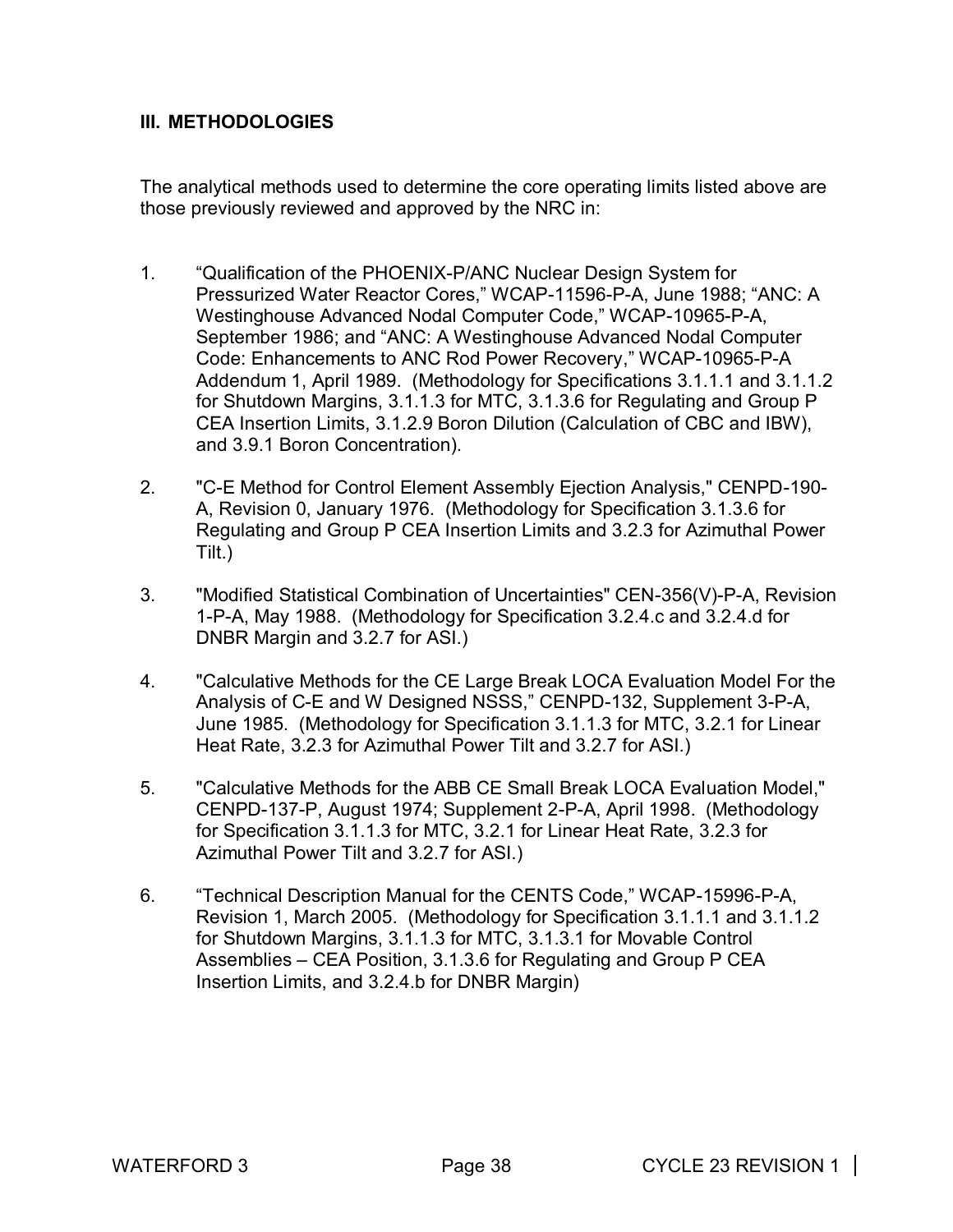- 7. "Implementation of ZIRLO Material Cladding in CE Nuclear Power Fuel Assembly Designs," CENPD-404-P-A, November 2001. (Methodology for Specification 3.1.1.3 for MTC, 3.2.1 for Linear Heat Rate, 3.2.3 for Azimuthal Power Tilt, and 3.2.7 for ASI).
- 8. "Qualification of the Two-Dimensional Transport Code PARAGON," WCAP-16045-P-A, August 2004. (Methodology for Specifications 3.1.1.1 and 3.1.1.2 for Shutdown Margins, 3.1.1.3 for MTC, 3.1.3.6 for Regulating and Group P CEA Insertion Limits, 3.1.2.9 Boron Dilution (Calculation of CBC & IBW), 3.2.4.b for DNBR Margin and 3.9.1 Boron Concentration).
- 9. "Implementation of Zirconium Diboride Burnable Absorber Coatings in CE Nuclear Power Fuel Assembly Designs," WCAP-16072-P-A, Revision 0, August 2004 (Methodology for Specification 3.1.1.3 for MTC, 3.2.1 for Linear Heat Rate, 3.2.3 for Azimuthal Power Tilt, and 3.2.7 for ASI).
- 10. "CE 16 x 16 Next Generation Fuel Core Reference Report," WCAP-16500-P and Final Safety Evaluation for Westinghouse Electric Company (Westinghouse) Topical Report (TR) WCAP-16500-P, Revision 0, "CE [Combustion Engineering] 16x16 Next Generation Fuel [(NGF)] Core Reference Report," (Methodology for Specification 3.1.1.3 for MTC, 3.2.1 for Linear Heat Rate, 3.2.3 for Azimuthal Power Tilt, 3.2.4.b, 3.2.4.c, and 3.2.4.d for DNBR Margin, and 3.2.7 for ASI).
- 11. "Optimized ZIRLOTM," WCAP-12610-P-A and CENPD-404-P-A Addendum 1- A, July 2006. (Methodology for Specification 3.1.1.3 for MTC, 3.2.1 for Linear Heat Rate, 3.2.3 for Azimuthal Power Tilt, and 3.2.7 for ASI.)
- 12. "Westinghouse Correlations WSSV and WSSV-T for Predicting Critical Heat Flux in Rod Bundles with Side-Supported Mixing Vanes," WCAP-16523-P-A Revision 0, August 2007; and Final Safety Evaluation for Westinghouse Electric Company (Westinghouse) Topical Report (TR), WCAP-16523-P, "Westinghouse Correlations WSSV and WSSV-T for Predicting Critical Heat Flux in Rod Bundles with Side-Supported Mixing Vanes," (Methodology for Specification 3.2.4.b, 3.2.4.c, and 3.2.4.d for DNBR Margin.)
- 13. "ABB Critical Heat Flux Correlations for PWR Fuel," CENPD-387-P-A Revision 0, May 2000. (Methodology for Specification 3.2.4.b, 3.2.4.c, and 3.2.4.d for DNBR Margin and 3.2.7 for ASI.)